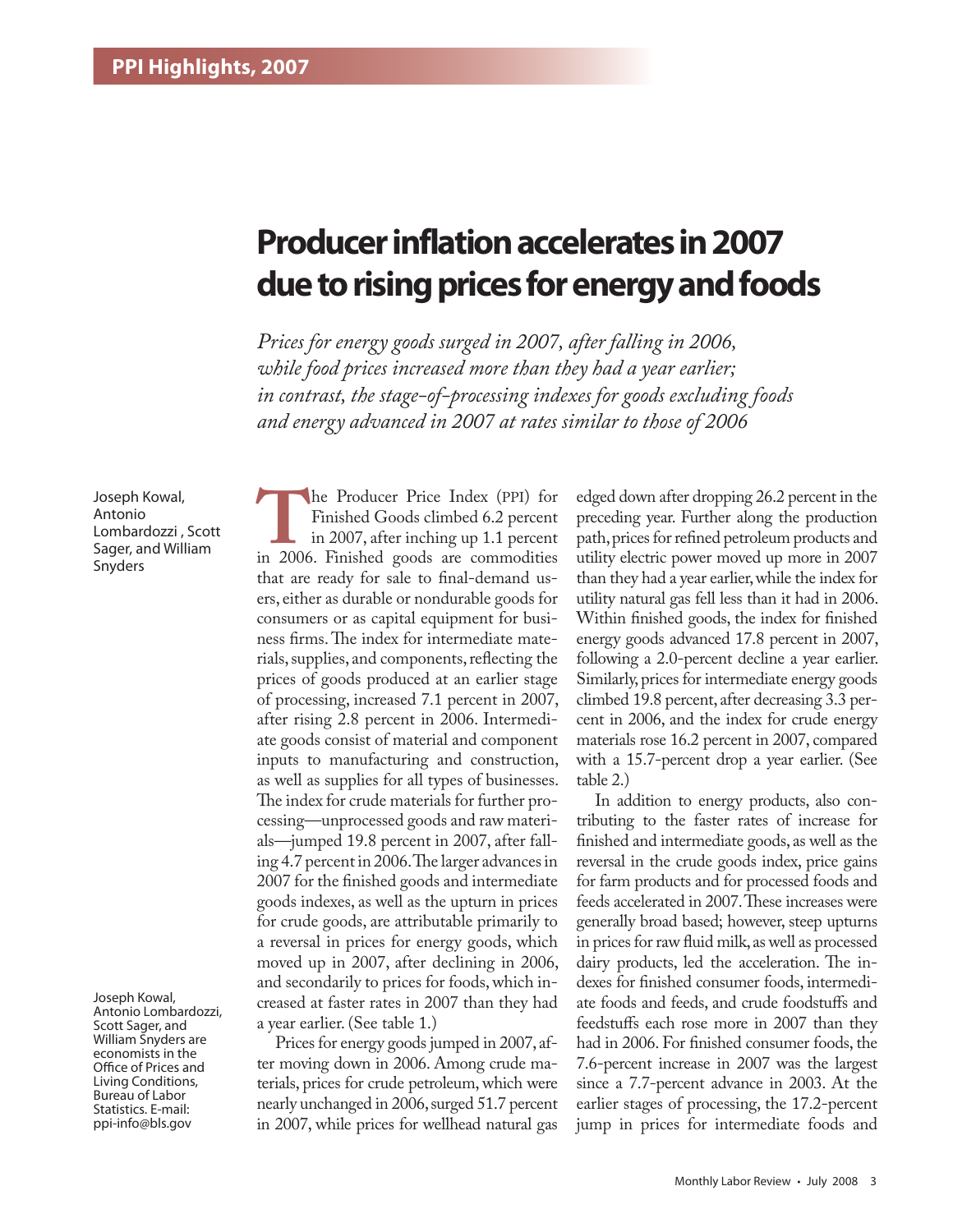| 2005<br>2006<br>2007<br><b>Index</b><br>2002<br>2003<br>2004<br>4.2<br>1.2<br>4.0<br>5.4<br>1.1<br>6.2<br>$-.6$<br>1.7<br>7.7<br>3.1<br>1.7<br>7.6<br>12.3<br>11.4<br>13.4<br>23.9<br>$-2.0$<br>17.8<br>Finished goods less foods and energy<br>$-.5$<br>1.0<br>2.3<br>1.4<br>2.0<br>2.0<br>Finished consumer goods, excluding<br>$-.5$<br>2.2<br>1.6<br>1.8<br>2.4<br>1.1<br>.8<br>2.3<br>$-.6$<br>2.4<br>1.2<br>1.4<br>Intermediate materials, supplies, and<br>3.2<br>9.2<br>8.6<br>2.8<br>7.1<br>3.9<br>4.2<br>4.7<br>$-2.3$<br>2.4<br>17.2<br>12.9<br>12.0<br>10.9<br>15.8<br>$-3.3$<br>19.8<br>26.2<br>Intermediate materials less foods and<br>1.5<br>8.3<br>4.5<br>3.3<br>4.8<br>2.1<br>Materials for nondurable manufacturing<br>4.2<br>1.2<br>4.9<br>13.7<br>8.9<br>12.8<br>3.1<br>5.9<br>Materials for durable manufacturing<br>4.0<br>18.3<br>12.5<br>1.7<br>Materials and components for construction.<br>.8<br>3.0<br>10.1<br>6.1<br>4.3<br>2.0 | Table 1.<br>Annual percentage changes in Producer Price Indexes for selected stages of processing, 2002-07 |      |      |      |      |        |      |  |
|---------------------------------------------------------------------------------------------------------------------------------------------------------------------------------------------------------------------------------------------------------------------------------------------------------------------------------------------------------------------------------------------------------------------------------------------------------------------------------------------------------------------------------------------------------------------------------------------------------------------------------------------------------------------------------------------------------------------------------------------------------------------------------------------------------------------------------------------------------------------------------------------------------------------------------------------------------------|------------------------------------------------------------------------------------------------------------|------|------|------|------|--------|------|--|
|                                                                                                                                                                                                                                                                                                                                                                                                                                                                                                                                                                                                                                                                                                                                                                                                                                                                                                                                                               |                                                                                                            |      |      |      |      |        |      |  |
|                                                                                                                                                                                                                                                                                                                                                                                                                                                                                                                                                                                                                                                                                                                                                                                                                                                                                                                                                               |                                                                                                            |      |      |      |      |        |      |  |
|                                                                                                                                                                                                                                                                                                                                                                                                                                                                                                                                                                                                                                                                                                                                                                                                                                                                                                                                                               |                                                                                                            |      |      |      |      |        |      |  |
|                                                                                                                                                                                                                                                                                                                                                                                                                                                                                                                                                                                                                                                                                                                                                                                                                                                                                                                                                               |                                                                                                            |      |      |      |      |        |      |  |
|                                                                                                                                                                                                                                                                                                                                                                                                                                                                                                                                                                                                                                                                                                                                                                                                                                                                                                                                                               |                                                                                                            |      |      |      |      |        |      |  |
|                                                                                                                                                                                                                                                                                                                                                                                                                                                                                                                                                                                                                                                                                                                                                                                                                                                                                                                                                               |                                                                                                            |      |      |      |      |        |      |  |
|                                                                                                                                                                                                                                                                                                                                                                                                                                                                                                                                                                                                                                                                                                                                                                                                                                                                                                                                                               |                                                                                                            |      |      |      |      |        |      |  |
|                                                                                                                                                                                                                                                                                                                                                                                                                                                                                                                                                                                                                                                                                                                                                                                                                                                                                                                                                               |                                                                                                            |      |      |      |      |        |      |  |
|                                                                                                                                                                                                                                                                                                                                                                                                                                                                                                                                                                                                                                                                                                                                                                                                                                                                                                                                                               |                                                                                                            |      |      |      |      |        |      |  |
|                                                                                                                                                                                                                                                                                                                                                                                                                                                                                                                                                                                                                                                                                                                                                                                                                                                                                                                                                               |                                                                                                            |      |      |      |      |        |      |  |
|                                                                                                                                                                                                                                                                                                                                                                                                                                                                                                                                                                                                                                                                                                                                                                                                                                                                                                                                                               |                                                                                                            |      |      |      |      |        |      |  |
|                                                                                                                                                                                                                                                                                                                                                                                                                                                                                                                                                                                                                                                                                                                                                                                                                                                                                                                                                               |                                                                                                            |      |      |      |      |        |      |  |
|                                                                                                                                                                                                                                                                                                                                                                                                                                                                                                                                                                                                                                                                                                                                                                                                                                                                                                                                                               |                                                                                                            |      |      |      |      |        |      |  |
|                                                                                                                                                                                                                                                                                                                                                                                                                                                                                                                                                                                                                                                                                                                                                                                                                                                                                                                                                               |                                                                                                            |      |      |      |      |        |      |  |
|                                                                                                                                                                                                                                                                                                                                                                                                                                                                                                                                                                                                                                                                                                                                                                                                                                                                                                                                                               |                                                                                                            |      |      |      |      |        |      |  |
|                                                                                                                                                                                                                                                                                                                                                                                                                                                                                                                                                                                                                                                                                                                                                                                                                                                                                                                                                               |                                                                                                            |      |      |      |      |        |      |  |
|                                                                                                                                                                                                                                                                                                                                                                                                                                                                                                                                                                                                                                                                                                                                                                                                                                                                                                                                                               |                                                                                                            |      |      |      |      |        |      |  |
|                                                                                                                                                                                                                                                                                                                                                                                                                                                                                                                                                                                                                                                                                                                                                                                                                                                                                                                                                               |                                                                                                            |      |      |      |      |        |      |  |
|                                                                                                                                                                                                                                                                                                                                                                                                                                                                                                                                                                                                                                                                                                                                                                                                                                                                                                                                                               |                                                                                                            |      |      |      |      |        |      |  |
|                                                                                                                                                                                                                                                                                                                                                                                                                                                                                                                                                                                                                                                                                                                                                                                                                                                                                                                                                               |                                                                                                            |      |      |      |      |        |      |  |
|                                                                                                                                                                                                                                                                                                                                                                                                                                                                                                                                                                                                                                                                                                                                                                                                                                                                                                                                                               | Crude materials for further processing                                                                     | 24.7 | 19.5 | 17.4 | 21.1 | $-4.7$ | 19.8 |  |
| 4.5<br>2.8<br>24.1<br>$-2.6$<br>1.6<br>24.9                                                                                                                                                                                                                                                                                                                                                                                                                                                                                                                                                                                                                                                                                                                                                                                                                                                                                                                   |                                                                                                            |      |      |      |      |        |      |  |
| 61.5<br>14.4<br>35.9<br>$-15.7$<br>16.2<br>42.2                                                                                                                                                                                                                                                                                                                                                                                                                                                                                                                                                                                                                                                                                                                                                                                                                                                                                                               |                                                                                                            |      |      |      |      |        |      |  |
| Crude nonfood materials less energy<br>12.6<br>20.5<br>5.2<br>17.0<br>21.6<br>15.6                                                                                                                                                                                                                                                                                                                                                                                                                                                                                                                                                                                                                                                                                                                                                                                                                                                                            |                                                                                                            |      |      |      |      |        |      |  |
| <b>Special groupings</b>                                                                                                                                                                                                                                                                                                                                                                                                                                                                                                                                                                                                                                                                                                                                                                                                                                                                                                                                      |                                                                                                            |      |      |      |      |        |      |  |
| $-.5$<br>2.5<br>1.5<br>1.9<br>3.5<br>2.7                                                                                                                                                                                                                                                                                                                                                                                                                                                                                                                                                                                                                                                                                                                                                                                                                                                                                                                      |                                                                                                            |      |      |      |      |        |      |  |
| Intermediate materials less energy<br>1.6<br>2.6<br>7.8<br>4.5<br>4.0<br>4.6                                                                                                                                                                                                                                                                                                                                                                                                                                                                                                                                                                                                                                                                                                                                                                                                                                                                                  |                                                                                                            |      |      |      |      |        |      |  |
| 7.1<br>23.3<br>5.2<br>3.0<br>8.3<br>21.4                                                                                                                                                                                                                                                                                                                                                                                                                                                                                                                                                                                                                                                                                                                                                                                                                                                                                                                      |                                                                                                            |      |      |      |      |        |      |  |
|                                                                                                                                                                                                                                                                                                                                                                                                                                                                                                                                                                                                                                                                                                                                                                                                                                                                                                                                                               |                                                                                                            |      |      |      |      |        |      |  |

feeds was the fastest annual rate of increase since 1974, when prices climbed 31.1 percent. For crude foodstuffs and feedstuffs, the 24.9-percent surge in 2007 was the largest since a 31.7-percent rise in 1973.

In contrast, the index for finished goods other than foods and energy increased at the same rate in 2007 as in the previous year, 2.0 percent. The index for consumer nondurable goods excluding foods and energy advanced more in 2007 than in the prior year, while prices for consumer durable goods and capital equipment rose less than in 2006. At the earlier stages of processing, prices for intermediate goods other than foods and energy moved up less than they had in 2006, and the index for crude nonfood materials less energy increased slightly less in 2007 than it had in the preceding year.<sup>1</sup>

## **Energy goods**

The indexes for energy goods at all three stages of processing turned up in 2007, after falling a year earlier. The finished energy goods index increased 17.8 percent, following a 2.0-percent decline in 2006. Among finished energy goods, prices for gasoline, home heating oil, diesel fuel, and residential electric power jumped in 2007, after

advancing at slower rates in the preceding year. The index for liquefied petroleum gas surged following a decline in 2006. Prices for residential natural gas edged down in 2007, after steep declines a year earlier. Similar to finished energy goods, the 2007 upturn in the index for intermediate energy goods was led by accelerating price increases for refined petroleum products such as gasoline, diesel fuel, jet fuel, and home heating oil. The indexes for commercial and industrial electric power also rose more in 2007 than they did in 2006. The indexes for liquefied petroleum gas and residual fuel surged in 2007, after falling in the prior year. Utility natural gas prices declined at much smaller rates than they did in 2006. At the earliest stage of processing, the index for crude energy materials moved up 16.2 percent in 2007, following a 15.7-percent decrease a year earlier. Crude petroleum prices increased more than 50 percent in 2007, after inching up in the preceding year, while natural gas prices moved down 4.9 percent, after dropping sharply in 2006.

*Petroleum products.* In 2007, the crude petroleum index climbed 51.7 percent, compared with a 0.1-percent rise a year earlier. In 2007, large price increases occurred over the course of the entire year: February, 7.4 percent; April,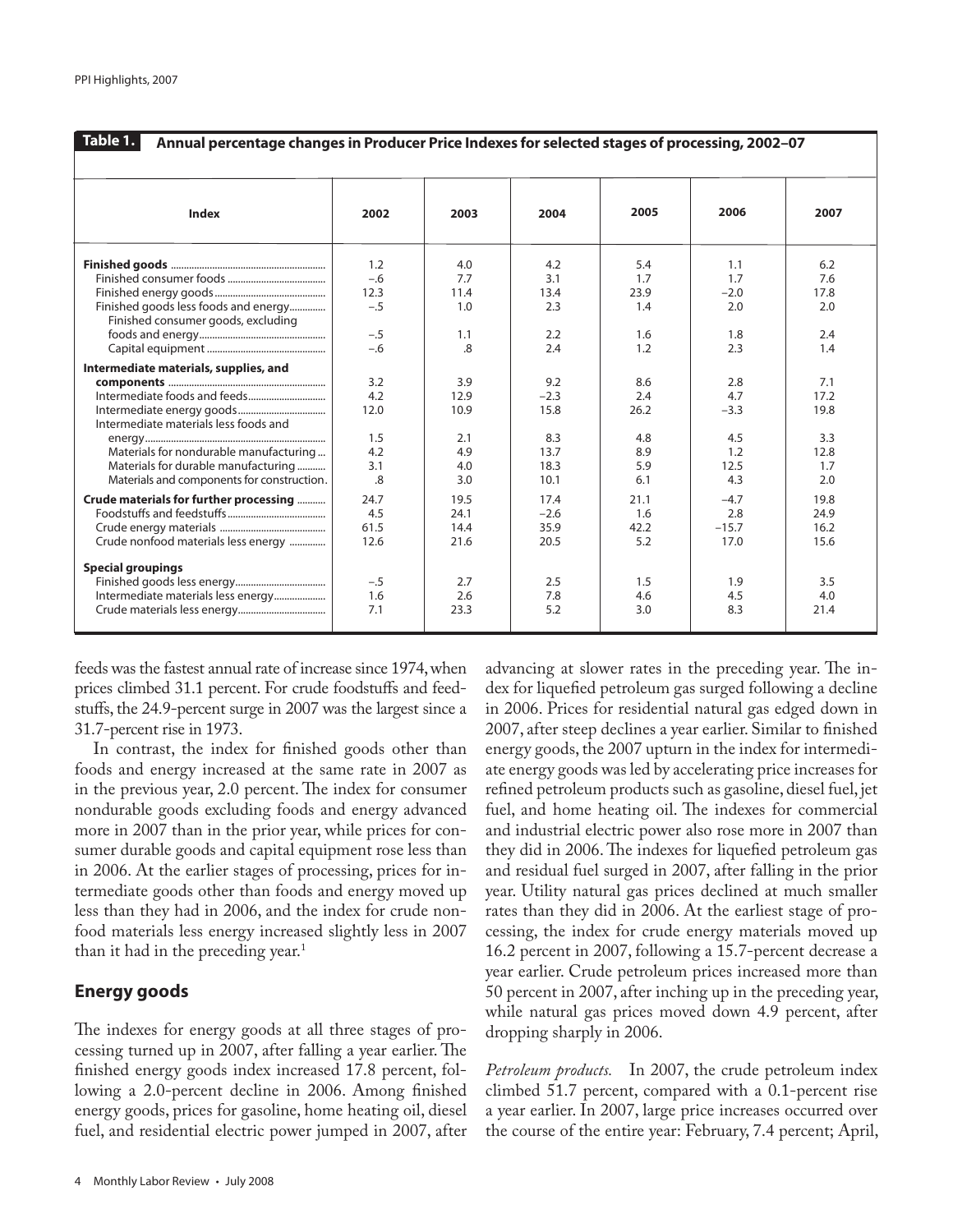**Table 2. Annual percentage changes in Producer Price Indexes for selected energy goods, 2003–07**

| Index | 2003 | 2004 | 2005 | 2006      | 2007   |
|-------|------|------|------|-----------|--------|
|       | 11.4 | 13.4 | 23.9 | $-2.0$    | 17.8   |
|       | 19.9 | 15.9 | 28.3 | $-11.6$   | $-.9$  |
|       | 14.9 | 27.4 | 41.5 | 1.8       | 36.1   |
|       | 13.9 | 42.0 | 41.8 | 5.2       | 30.9   |
|       | 21.0 | 28.5 | 44.3 | $-15.1$   | 59.1   |
|       | 4.9  | 2.3  | 6.8  | 2.3       | 4.5    |
|       | 10.9 | 15.8 | 26.2 | $-3.3$    | 19.8   |
|       | 20.3 | 20.1 | 31.5 | $-13.2$   | $-2.8$ |
|       | 19.9 | 17.5 | 30.3 | $-13.6$   | $-.9$  |
|       | 17.4 | 20.4 | 25.0 | $-16.1$   | $-3.8$ |
|       | 13.0 | 37.9 | 46.7 | 2.3       | 33.9   |
|       | 10.2 | 45.5 | 41.3 | 6.6       | 41.3   |
|       | 39.1 | 1.0  | 80.4 | $-23.5$   | 38.2   |
|       | 2.4  | 2.3  | 10.4 | 4.0       | 7.3    |
|       | 2.7  | 3.1  | 6.6  | 3.4       | 3.8    |
|       | 14.4 | 35.9 | 42.2 | $-15.7$   | 16.2   |
|       | 17.2 | 44.3 | 43.7 | $-26.2$   | $-4.9$ |
|       | 14.3 | 30.5 | 49.6 | $\cdot$ 1 | 51.7   |
|       | 2.1  | 10.0 | 9.7  | 5.5       | 3.2    |

7.4 percent; June, 4.4 percent; July, 13.0 percent; September, 8.4 percent; October, 4.1 percent; and November, 13.1 percent.2 On the supply front, U.S. field production of crude petroleum was nearly flat compared with 2006 levels, roughly 1.862 billion barrels, while imports declined 1.0 percent overall, to 3.656 billion barrels. Internationally, the Organization of Petroleum Exporting Countries (OPEC) cut its official output target by 1.2 million barrels per day on November 1, 2006, and by another 500,000 barrels per day on March 15, 2007—a 6.2-percent drop in its production target—to 25.8 million barrels per day. The actual production curtailment was estimated to be 1.3 million barrels per day—a 4.7-percent decline.3 OPEC production edged up over the remainder of 2007, but by year-end, production had decreased roughly 1.5 percent in 2007, compared with a year earlier.<sup>4</sup> Geopolitical uncertainty in the Persian Gulf, as well as in Venezuela, Algeria, and Nigeria, also contributed to crude oil price increases in 2007. As of December 2007, about 19.6 percent of crude oil imports came from the Persian Gulf, while 11.9, 5.1, and 11.0 percent came from Venezuela, Nigeria, and Algeria, respectively.<sup>5</sup> Back in the United States, allocations of crude oil to the Strategic Petroleum Reserve (SPR) increased 1.2 percent in 2007 to 697 million barrels; however, ending stocks excluding the SPR fell 3.2 percent to 3.887 billion barrels.<sup>6</sup>

The substantial acceleration in crude petroleum prices during 2007 passed through to refined petroleum products:

prices for gasoline, home heating oil, diesel fuel, and jet fuel rose at much faster rates in 2007 than they did in 2006. As was the case with crude petroleum, these advances were spread across the entire calendar year; however, particularly large gains were observed in early spring and in November. For example, in March 2007 prices for gasoline, home heating oil, diesel fuel, and jet fuel jumped 17.4, 8.5, 13.8, and 11.7 percent, respectively. In November, these indexes increased 15.7, 17.4, 18.9, and 17.0 percent.7

Over two periods in 2007, the rate of operable capacity utilization at U.S. refineries fell noticeably. From early January through early March, capacity utilization fell from 91.0 percent to 85.7 percent, and from mid-August to early November, it fell from 92.1 percent to 86.7 percent.<sup>8</sup> During these slowdowns, finished gasoline production fell 7.0 percent and 4.0 percent, respectively. Similarly, jet fuel production dropped 7.6 percent and 0.2 percent, and distillate fuel production<sup>9</sup> declined 8.8 percent and 2.0 percent. Imports of crude petroleum, not allocated to the SPR, declined 2.7 percent in 2007, and imports of refined petroleum products declined 0.5 percent over the same period.10

*Natural gas products.* Prices for wellhead natural gas fell 4.9 percent in 2007, compared with a 26.2-percent drop in 2006. Similarly, the indexes for utility natural gas—residential, commercial, industrial, and natural gas to electric utilities—also declined at significantly slower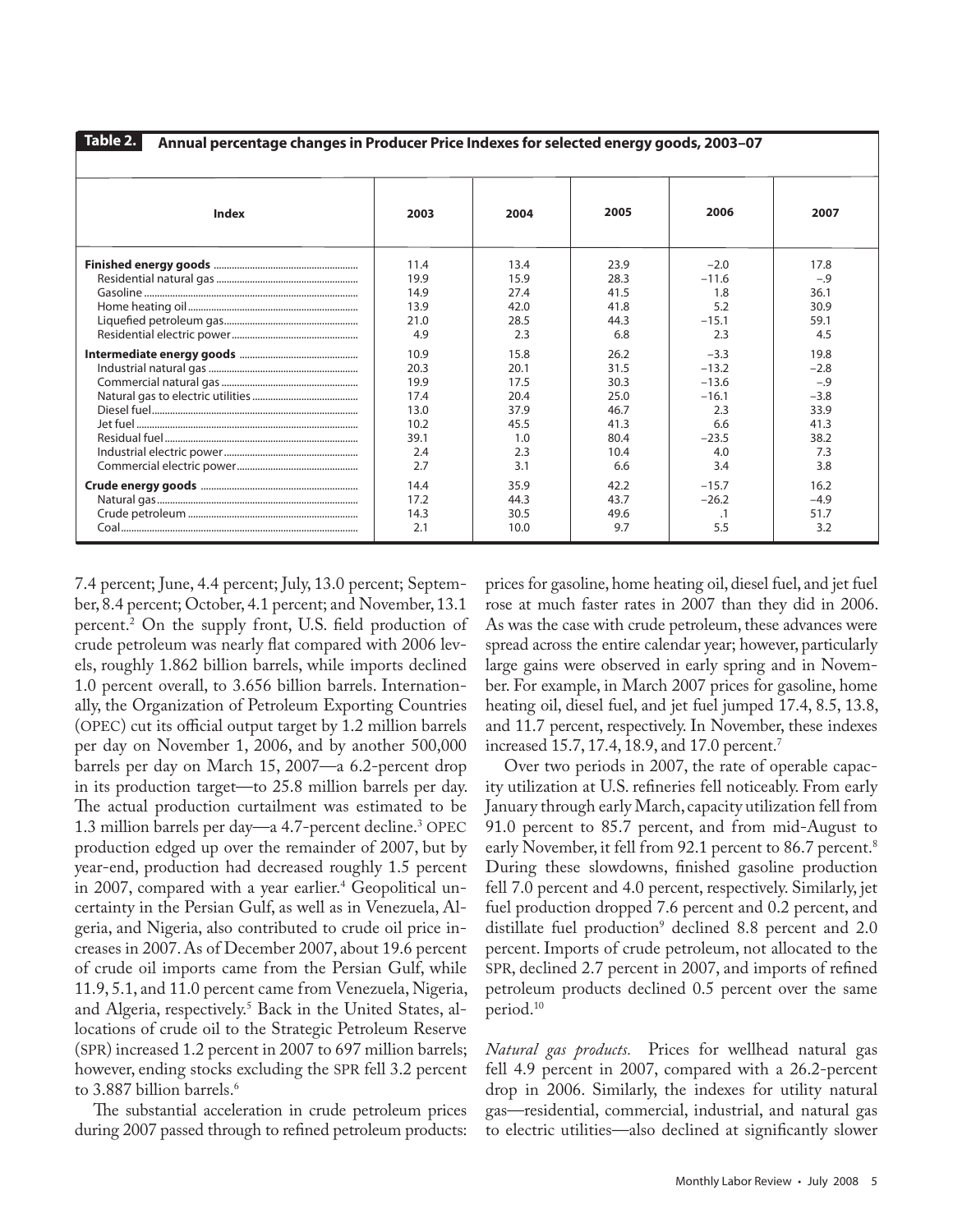rates in 2007 than they did a year earlier. Although wellhead natural gas prices tend to be more volatile than those for utility natural gas, prices received by these two sectors generally display similar directional movements over the long term.

In terms of supply, marketed production of wellhead natural gas in the United States increased nearly 4.0 percent in 2007, from roughly 19.38 million of million cubic feet (MMcf) for the 12-month period ended December 2006 to 20.15 million MMcf for the comparable period in 2007. This rise was relatively consistent over the course of the year. Imports of natural gas (wellhead and liquefied) also grew during 2007. In calendar year 2006 U.S. imports were about 4.19 million MMcf; in 2007, total imports were roughly 4.60 million MMcf, which is nearly a 10-percent jump. At the same time, an increase of nearly 12 percent in U.S. exports—from 724 thousand MMcf to 809 thousand MMcf—partially offset the rise in domestic supply.<sup>11</sup>

From a storage standpoint, the volume of working natural gas in underground storage decreased in 2007, after a large net injection gain in 2006 was not replicated in 2007.<sup>12</sup> Total working gas in underground storage increased 16.5 percent in 2006, to 3.07 million MMcf, but the measure fell 6.2 percent in 2007, to 2.88 million MMcf. 13 This lower figure for December 2007, however, still was 7.9 percent higher than the 5-year historical average of 2.67 million MMcf. The downturn in underground storage for 2007 can be traced to increased consumption. Total U.S. natural gas consumption rose 6.6 percent in 2007, rising to 21.27 million MMcf from 19.94 million MMcf in 2006. Residential consumption grew 8.1 percent, commercial consumption expanded 6.1 percent, industrial consumption inched up 2.1 percent, and consumption by electric utilities for power generation jumped  $10.5$  percent.<sup>14</sup>

*Liquefied petroleum gas.* The PPI for liquefied petroleum gas surged 59.1 percent in 2007, after falling 15.1 percent in 2006. The category for liquefied petroleum gases includes products such as propane, ethane, butane, and isobutane. Liquefied petroleum gases can be derived from either natural gas or crude petroleum, and the steep acceleration in crude oil prices, along with the much slower rate of decrease in prices for wellhead natural gas, contributed to this reversal. In addition, year-end stocks for liquefied petroleum gases, which were 113.1 million barrels in 2006, dropped to roughly 95.2 million barrels in 2007, a 15.8-percent decline.15

*Coal and electric power.* The PPI for coal advanced 3.2 percent in 2007. Coal prices in 2007 were influenced by a

combination of increasing coal stocks and rising demand. During 2007, stocks (coal inventory stored for future use) grew 1.3 percent, to 189 million short tons, but total coal consumption edged up 1.5 percent, to 1.229 billion short tons.16 The PPI for electric power moved up 4.9 percent in 2007, after rising 3.2 percent a year earlier, as prices for residential, commercial, and industrial electric power each rose more than they had in  $2006$ .<sup>17</sup> Coal,<sup>18</sup> which generates a little less than 50 percent of electric power domestically, has increased in price roughly 50 percent in the last 7 years.19 About 20 percent of electric power is generated from natural gas,<sup>20</sup> and in 2007, prices for both wellhead natural gas and utility natural gas sold to electric utilities declined at much slower rates than they did in the preceding year.

#### **Foods and related products**

The PPI for finished consumer foods advanced 7.6 percent in 2007, following gains of 1.7 percent in both 2006 and 2005. Accounting for this acceleration, prices for dairy products, fresh and dry vegetables, and beef and veal turned up in 2007, while the indexes for eggs for fresh use and processed young chickens rose more than they did in 2006. On the other hand, price increases slowed from 2006 to 2007 for fresh fruits and melons and for processed fruits and vegetables. The pork index fell more than it had in the prior year. (See table 3.)

At the earlier stages of processing, prices for intermediate foods and feeds jumped 17.2 percent in 2007, subsequent to a 4.7-percent increase in the previous year. The indexes for prepared animal feeds, flour, and for shortening and cooking oils rose more rapidly than they did in 2006, and prices for fluid milk products; natural, processed, and imitation cheese; and for beef and veal turned up in 2007. By contrast, the indexes for refined sugar and byproducts and for pork fell at faster rates than in 2006.

The PPI for crude foodstuffs and feedstuffs climbed 24.9 percent in 2007, compared with a 2.8-percent gain in 2006. This acceleration can be traced primarily to surging prices for raw fluid milk, which jumped 52.4 percent in 2007, after falling 4.7 percent in 2006. The index for slaughter cattle turned up in 2007, while prices for soybeans and wheat rose at faster rates than they had in 2006. In contrast, rising prices for corn and for fresh fruits and melons slowed in 2007, and the index for slaughter hogs fell more than in the previous year.

*Raw fluid milk and processed dairy products*. Raw fluid milk prices reached record levels in 2007, rising 52.4 per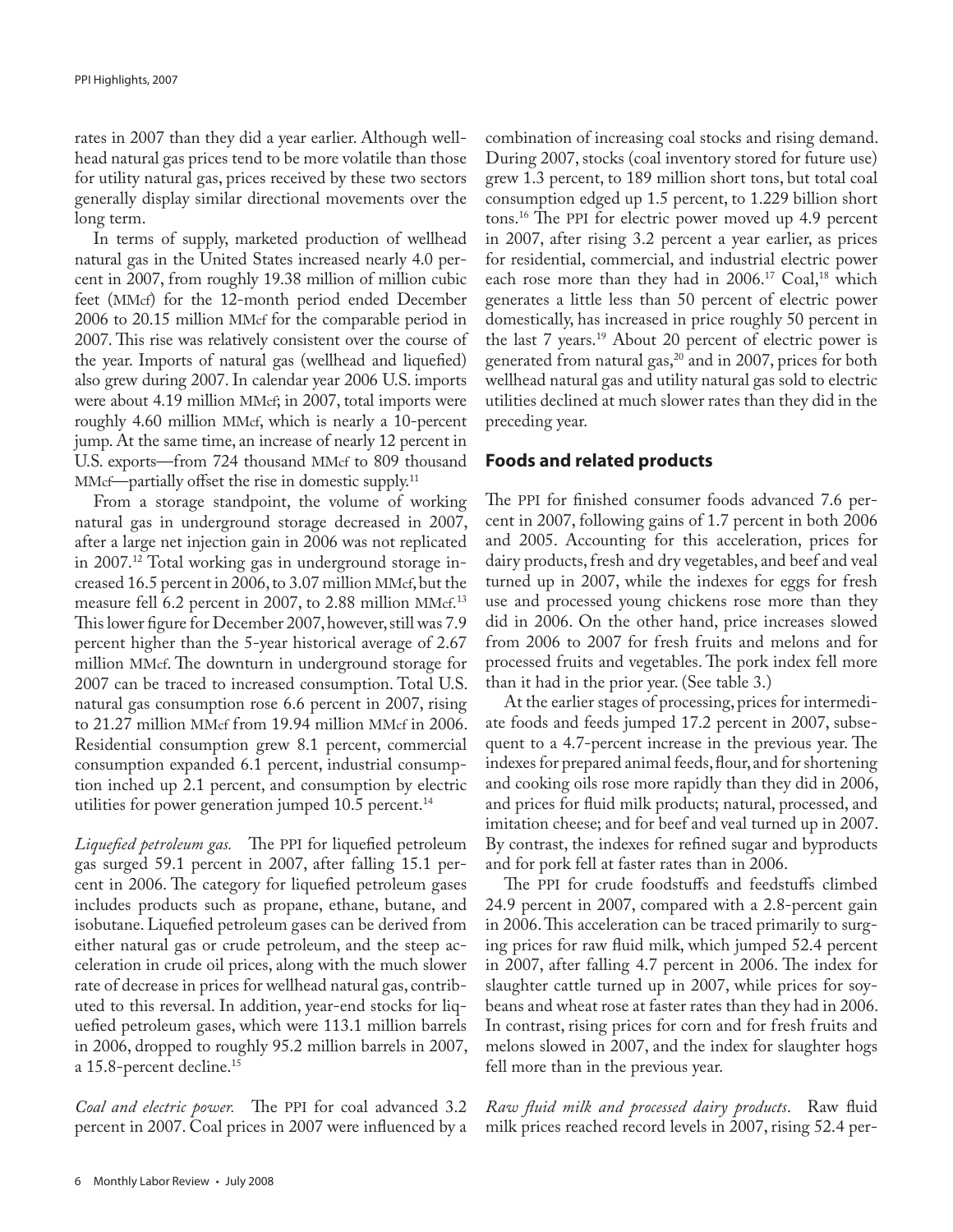**Table 3.**

**Annual percentage changes in Producer Price Indexes for selected foods and related products,** 

| 2003-07                                  |                |            |         |         |         |
|------------------------------------------|----------------|------------|---------|---------|---------|
| <b>Index</b>                             | 2003           | 2004       | 2005    | 2006    | 2007    |
|                                          | 7.7            | 3.1        | 1.7     | 1.7     | 7.6     |
|                                          | 6.8            | 9.1        | $-2.6$  | $-.5$   | 23.7    |
|                                          | 37.9           | $-13.9$    | 34.3    | $-11.9$ | 20.0    |
|                                          | 27.1           | $-3.8$     | 3.2     | $-8.3$  | 2.6     |
|                                          | 40.5           | $-29.4$    | 5.0     | 22.2    | 56.4    |
|                                          | 19.9           | $-.9$      | $-3.1$  | 2.6     | 7.0     |
|                                          | 30.5           | 18.0       | $-12.2$ | 29.5    | 6.5     |
|                                          | $\mathcal{A}$  | 3.1        | 3.4     | 8.3     | 3.3     |
|                                          | 6.8            | 22.1       | $-8.2$  | $-.6$   | $-2.7$  |
|                                          | 12.9           | $-2.3$     | 2.4     | 4.7     | 17.2    |
|                                          | 14.7           | $-11.1$    | 5.6     | 11.8    | 20.1    |
|                                          | 9.3            | 5.0        | 1.0     | $-1.4$  | 25.9    |
|                                          | 5.0            | 4.9        | 2.6     | 11.9    | 55.6    |
| Natural, processed, and imitation cheese | 8.6            | 14.0       | $-7.7$  | $-3.1$  | 32.1    |
|                                          | 16.1           | $\cdot$ .2 | $-3.3$  | 11.0    | 25.4    |
|                                          | $\overline{8}$ | $-.8$      | 18.5    | $-.5$   | $-9.4$  |
|                                          | 24.1           | $-2.6$     | 1.6     | 2.8     | 24.9    |
|                                          | 16.1           | 19.1       | $-9.8$  | $-4.7$  | 52.4    |
|                                          | 35.4           | $-10.9$    | 9.5     | $-9.8$  | 8.2     |
|                                          | 40.7           | $-29.7$    | 7.0     | 7.9     | 76.8    |
|                                          | 4.0            | $-5.0$     | $-1.0$  | 22.3    | 109.0   |
|                                          | 6.8            | $-22.9$    | .7      | 79.2    | 21.5    |
|                                          | 20.7           | 48.7       | $-14.7$ | $-4.4$  | $-12.4$ |

cent, after falling 4.7 percent in 2006. This resulted from a combination of higher demand and lower supplies, as well as from higher production costs for milk. In 2007, expanding economies in China, India, and other developing nations caused an increased demand for milk proteins, while a drought in Australia reduced world milk supplies. Furthermore, the weakened dollar resulted in increased export demand for domestically produced milk and milkrelated products throughout the year. Milk production costs were higher for farmers, as the price for dairy cattle feeds such as alfalfa hay, corn, and soybeans all rose significantly in 2007.

The increase in raw fluid milk costs were consequently passed on to manufacturers of processed fluid milk products and of natural, processed, and imitation cheese. The index for processed fluid milk products moved up 25.9 percent in 2007, after edging down 1.4 percent in the previous year. Prices for natural, processed, and imitation cheese advanced 32.1 percent in 2007, subsequent to a 3.1-percent decline in 2006.

*Vegetables and fruits.* The index for fresh and dry vegetables advanced 20.0 percent in 2007, following an 11.9 percent decline a year earlier. Prices rose over the first four months of 2007 but then plummeted in May to nearly their lowest level of the year as supplies became plentiful for eastern and western based crops. By October, however, vegetable prices had rebounded 29.0 percent due to a reduction in planted acreage for the fall broccoli and cauliflower crop in California, as well as to increased demand for lettuce.

The index for fresh fruits and melons increased 6.5 percent, after jumping 29.5 percent in 2006. Fruit prices in 2007 were affected by a combination of seasonal factors and weather conditions. The start of 2007 experienced low prices for citrus fruits due to seasonally high supplies. However, this trend was almost immediately reversed when California and Arizona were hit by an extended deep freeze that began January 11 and destroyed crops throughout these states. When the freeze hit, the state of California estimated that about \$960 million in citrus was still on the trees and that 75 percent of it may have been lost.<sup>21</sup> These losses were even more devastating to supply levels and prices due to the fact that the forecasted 2006– 07 citrus crop for oranges, lemons, and specialty fruits such as tangerines and tangelos was smaller than in years past.22 California's 2006–07 orange crop was forecasted at 1.7 million tons, 20 percent lower than the prior season and potentially the smallest crop since 1998–99.23

Rising prices for processed fruits and vegetables slowed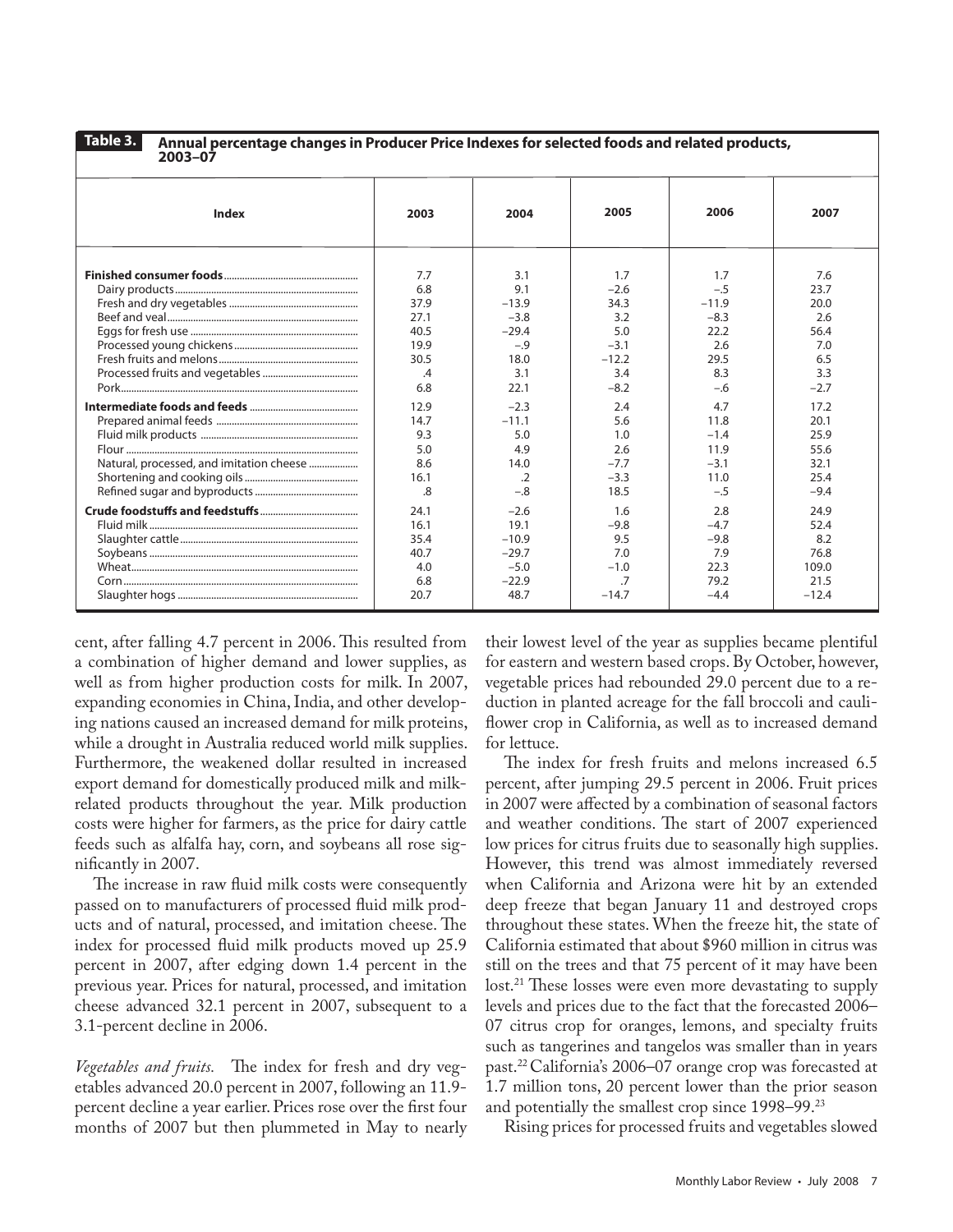from 8.3 percent in 2006 to 3.3 percent in 2007. Price increases were spread over the entire year, as per capita net domestic use (a proxy for consumption) of processing vegetables (excluding potatoes, sweet potatoes, and mushrooms) increased 3 percent to about 119 pounds in 2007.24

*Grains, soybeans, and prepared animal feeds.* Prices for overall grains have risen steadily in 2006 and 2007, increasing 59.2 and 40.8 percent, respectively. Higher prices in 2007 were primarily the result of a 109.0-percent surge in wheat prices and a 21.5-percent gain in corn prices. Wheat prices jumped as a result of inclement weather. Also, U.S. wheat ending stocks projections for 2007–08 were lowered 32 million bushels reflecting higher expected domestic use and exports.25 At 280 million bushels, the projected 2007–08 ending stocks were the lowest in 60 years.26 The value of the declining dollar against other major currencies also has made U.S. agricultural products attractive in foreign markets. According to U.S. Export Sales, accumulated exports of U.S. wheat were up 67.2 percent in 2007, compared with a year earlier.<sup>27</sup> Corn prices also were higher in 2007 due to high demand for ethanol, animal feed, and exports. Corn is the major source of ethanol in the United States and has become increasingly popular as it has transformed from a simple grain used primarily to feed livestock into the desired commodity used to produce alternative fuels.

The soybean index surged 76.8 percent in 2007, after rising 7.9 percent a year earlier. Prices rose in 2007 as farmers displaced soybean acreage for that of corn which was seen as more financially rewarding.<sup>28</sup> Farmers generally rotate their acres between corn and soybeans. However, once corn was established as a high-profit crop due to the boom in ethanol demand, farmers changed their planting behavior and planted more corn at the expense of soybean acreage, decreasing soybean production and further increasing the price of soybean meal. Soybean prices were also pushed higher due to increased demand, as soybean oil has become a major input to bio-diesel production. Furthermore, world trade for soybeans has increased 37 percent since 2001 and imports by China, the world's leading soybean importer, have accounted for all of the increase including an offset of a small decline in the rest of the world.<sup>29</sup> China's soybean imports have increased by 24 million tons in the last 6 years, reflecting a sharp growth in protein meal consumption.30 China now accounts for almost one-half of global soybean imports.<sup>31</sup>

The prepared animal feeds index advanced 20.1 percent in 2007, after an 11.8-percent gain in 2006. Higher input prices—for corn, soybeans, and wheat—were passed through to prices for prepared animal feeds throughout the year. Animal feed prices also were affected by poor weather in 2007 that limited the use of pasture for livestock grazing, which in turn increased feed demand.

*Slaughter cattle and beef and veal.* The index for slaughter cattle turned up 8.2 percent in 2007, following a 9.8 percent decline a year earlier. The cattle industry in 2007 was mainly affected by two factors: high feed costs and increased slaughter rates, which led to an end of herd expansions. In late 2006, corn prices skyrocketed as the demand for ethanol increased substantially. Consequently, prices of substitute feed crops such as soybeans, hay, and barley also rose. Increased feed costs led to higher slaughter rates, as the margins per head of cattle drastically shrunk to the point that cattlemen were losing money on each animal and were better off sending them to slaughter than continuing to feed them. Slaughter cattle prices remained strong through much of 2007, despite increased slaughter rates, as higher feed costs were partially passed through when fed cattle reached market. According to Joel L. Greene, livestock analyst for the U.S. Department of Agriculture (USDA), "The U.S. cattle herd expansion that began in 2004 came to a halt during 2007." He cites the annual *Cattle* report, which "estimated that the number of cattle and calves on January 1, 2008 was 96.7 million head, down 0.3 percent from a year earlier." Moreover, the beef cow herd was down to nearly 32.6 million head, a drop of about 1 percent from the previous year, and "the smallest beef cow herd since 1991."32 The 2007 calf crop was 37.2 million head, slightly smaller than the 2006 calf crop, signaling that the total number of cattle is set to decrease over the next several years.<sup>33</sup>

Following a story similar to that of slaughter cattle, prices for beef and veal rose 2.6 percent in 2007, after moving down 8.3 percent in 2006. Beef production increased as a result of higher slaughter rates. In 2007, the slaughter rate was 34,274 thousand head, up 1.7 percent from 2006.<sup>34</sup> As a result, commercial beef production increased to an estimated 26,345 million pounds, up 0.8 percent from the 2006 total of 26,153 million pounds.<sup>35</sup> Despite the increase of beef supply, prices rose in 2007 due to renewed foreign demand. U.S. beef and veal exports increased 24.5 percent from 2006 and are up 105 percent from 2005.36

*Poultry products.* The index for processed young chickens rose 7.0 percent in 2007, after increasing 2.6 percent in the preceding year. Prices for eggs for fresh use surged 56.4 percent following a 22.2-percent rise in 2006. Poul-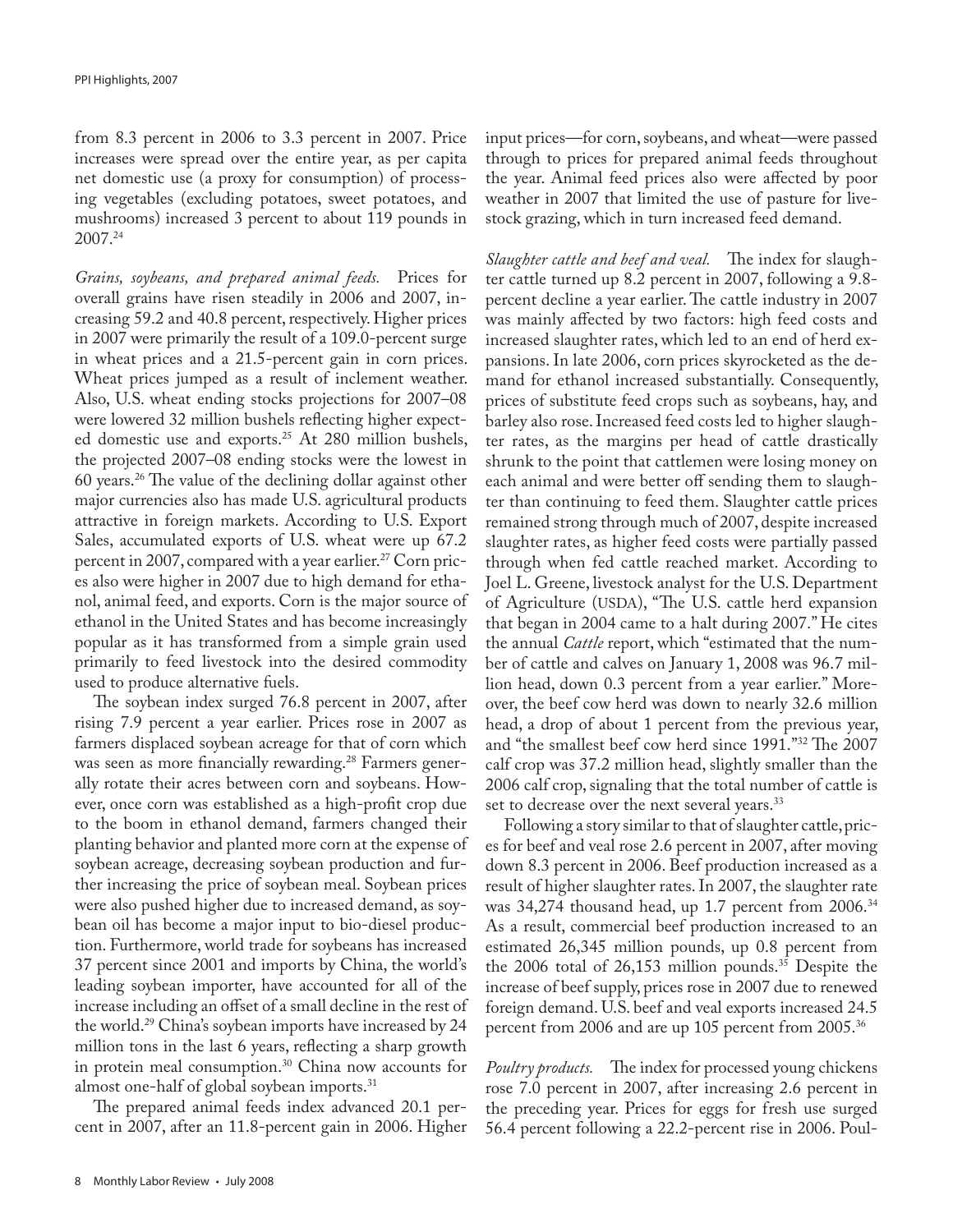try product price increases in 2007 were primarily due to higher feed costs, which resulted from higher corn and soybean prices. Another factor was increased fuel costs associated with transporting poultry products to markets, costs that ultimately were passed on to buyers.

*Slaughter hogs and processed pork.* The indexes for slaughter hogs and processed pork were major decliners in 2007, falling 12.4 and 2.7 percent, respectively. Hog producers had been expanding their breeding herds over the last few years due to favorable breeding conditions, so unlike the livestock and poultry sectors, an increase in slaughter rates negatively affected prices for slaughter hogs and processed pork.37 Additionally, a flood of Canadian swine entered American slaughterhouses during the year resulting in a supply glut that pushed prices lower.<sup>38</sup>

*Flour.* The index for flour increased 55.6 percent in 2007, after an 11.9-percent gain in 2006. Flour prices rose throughout most of 2007, and they accelerated during the final quarter of the year as demand increased in preparation for the fall baking season. The advance in flour prices was ultimately the result of higher acquisition and storage costs of wheat. Flour mills not adjacent to large wheat growing areas needed to store millions of dollars worth of their purchased wheat. To finance the storage, millers

needed to borrow money and run a line of credit. Hence, production costs for millers were compounded by a combination of interest paid on borrowed money in conjunction with the higher prices paid for wheat.

*Cooking oils.* Prices for shortening and cooking oils climbed 25.4 percent in 2007, after rising 11.0 percent in the previous year. Oilseeds, which are inputs to oils and shortenings, shot up dramatically during the year. These products include soybeans, cottonseeds, peanuts, and sunflowers. To take advantage of historically high corn prices, farmers diverted precious acreage usually reserved for oilseeds to corn, which significantly depleted supplies of oilseeds. The supply situation was worsened by a prolonged drought in the Southeast that negatively affected peanut production.

#### **Finished goods other than foods and energy**

The PPI for finished goods other than foods and energy, commonly known as the finished core index, advanced 2.0 percent in 2007, the same rate as in 2006. (See table 4.) In 2007, rising prices for pharmaceutical products, cigarettes, civilian aircraft, pet food, cosmetics and other toilet preparations, commercial furniture, heavy motor trucks, communication and related equipment, and book publishing

| Allingal percentage changes in Frouncer Frie indexes for selected imisiled goods other than loods and<br>energy, 2003-07 |                 |         |         |         |         |
|--------------------------------------------------------------------------------------------------------------------------|-----------------|---------|---------|---------|---------|
| <b>Index</b>                                                                                                             | 2003            | 2004    | 2005    | 2006    | 2007    |
| Finished goods other than foods and energy                                                                               | 1.0             | 2.3     | 1.4     | 2.0     | 2.0     |
|                                                                                                                          | $-.8$           | 1.1     | 4.8     | .8      | 9.2     |
|                                                                                                                          | 3.2             | 2.0     | 3.5     | 4.4     | 6.4     |
|                                                                                                                          | .4              | 7.3     | 1.0     | 3.3     | 6.0     |
|                                                                                                                          | 4.7             | 4.4     | 6.0     | 3.6     | 5.1     |
|                                                                                                                          | 6.1             | 7.1     | 3.9     | 5.3     | 3.3     |
|                                                                                                                          | $-1.9$          | 3.4     | 5.3     | 4.7     | 2.9     |
|                                                                                                                          | 4.0             | 4.6     | 3.7     | 4.6     | 2.9     |
|                                                                                                                          | 3.6             | 4.3     | 3.3     | 4.2     | 2.9     |
|                                                                                                                          | $-2.2$          | 1.3     | .5      | 2.1     | 2.8     |
|                                                                                                                          | $\overline{.7}$ | 3.8     | 3.4     | 2.3     | 2.3     |
|                                                                                                                          | $\overline{.}3$ | 3.5     | 3.7     | 2.1     | 1.2     |
|                                                                                                                          | $\overline{z}$  | .7      | 1.7     | 1.7     | 1.4     |
| Communication and related equipment                                                                                      | $-.9$           | $-2.1$  | $-.7$   | $-.2$   | 1.2     |
| Tools, dies, jigs, fixtures, and industrial molds                                                                        | $-.9$           | $\cdot$ | 2.5     | 1.0     | $-.2$   |
|                                                                                                                          | $-1.5$          | $-4.8$  | $-4.7$  | $-2.5$  | $-4.7$  |
|                                                                                                                          | 2.3             | 1.0     | $-5.9$  | 1.5     | $-.7$   |
|                                                                                                                          | 2.0             | 1.7     | $-3.4$  | $-.3$   | $-1.5$  |
|                                                                                                                          | $-.7$           | $-3.4$  | $-1.6$  | $-.4$   | $-2.8$  |
|                                                                                                                          | $-17.1$         | $-12.3$ | $-23.2$ | $-22.8$ | $-23.1$ |
|                                                                                                                          |                 |         |         |         |         |
|                                                                                                                          |                 |         |         |         |         |

## **Annual percentage changes in Producer Price Indexes for selected finished goods other than foods and Table 4.**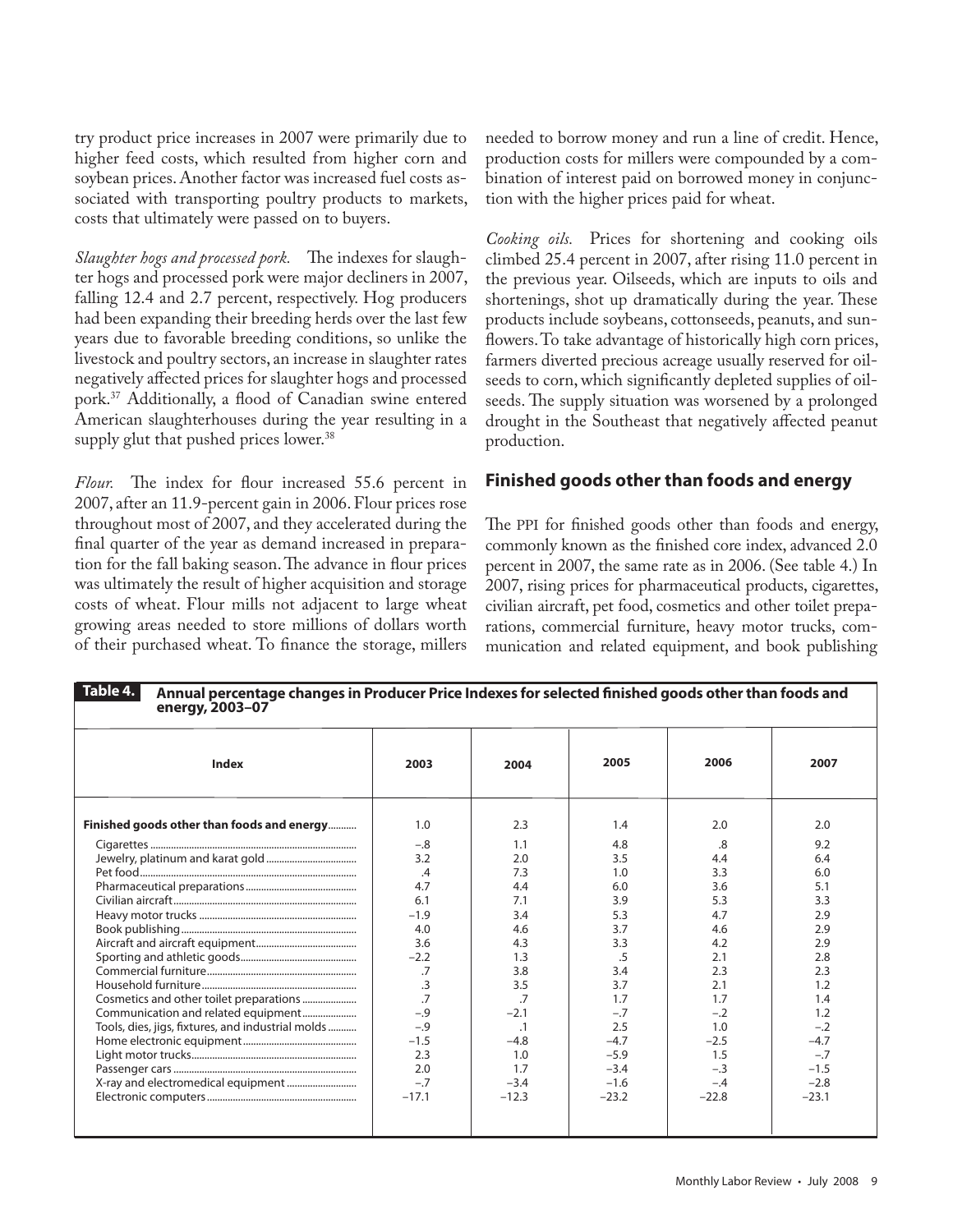outweighed falling prices for electronic computers, light motor trucks, passenger cars, home electronic equipment, and x-ray and electromedical equipment.

*Pharmaceutical preparations*. Prices for pharmaceutical preparations advanced 5.1 percent in 2007, after rising 3.6 percent a year earlier. Pharmaceutical companies hiked prices on patent protected drugs to regain margin as their non-protected portfolios experienced lower demand due to an increased presence of generic substitutes. Pharmaceutical companies also raised prices in order to generate positive revenue comparisons in 2007 relative to those in 2006, when revenues were driven by the positive effect of the increased volume from the implementation of Medicare Part D, the retirees' prescription drug plan. Also impacting this index in 2007 were the costs associated with a number of high profile drug recalls and withdrawals along with the negative effects of a limited number of novel drug approvals.

*Cigarettes.* The cigarettes index advanced 9.2 percent in 2007, following a 0.8-percent gain in the preceding year. The impetus for this price movement was higher mandated Master Settlement Arrangement (MSA) payments—the money tobacco companies must pay to help Federal and state governments pay for their tobacco related health care costs and in smoking prevention efforts. The U.S. Centers for Disease Control and Prevention estimates the total annual health care expenditures caused by cigarette smoking at \$75 billion.39

*Civilian aircraft.* After rising 5.3 percent in 2006, prices for civilian aircraft advanced 3.3 percent in 2007. This index has risen at an average annual rate of 4.1 percent over the last 10 years. Civilian aircraft sales grew 16 percent in 2007, as the expanding worldwide economy led to solid demand for commercial transport and business jets.<sup>40</sup> Shipments of general aviation aircraft totaled 4,272 units in 2007, the most in 25 years, as shipments of business jets topped 1,000 units for the first time in history.<sup>41</sup>

*Pet food.* Prices for pet food moved up 6.0 percent in 2007, following a 3.3-percent gain a year earlier. Pet food consists mainly of grain, oilseed, and of grain and meat byproducts—inputs that all rose in price over the year. This industry was severely affected in 2007 when pet food with melamine-contaminated wheat gluten from China caused the illness and death of many dogs and cats in the United States. In response to this scandal, new regulations were passed requiring standards for ingredients,

processing, and labeling for pet food,<sup>42</sup> which has led to increased demand for higher priced domestic grain and meat byproducts.

### **Intermediate materials less foods and energy**

The PPI for intermediate materials less foods and energy rose 3.3 percent in 2007, compared with a 4.5-percent increase in 2006. Leading the deceleration in the intermediate core index, the rate of advance for the materials for durable manufacturing index slowed to 1.7 percent in 2007, following an increase of 12.5 percent a year earlier. Contributing to a lesser extent, the index for materials and components for construction moved up 2.0 percent, after rising 4.3 percent in the prior year. By contrast, prices for materials for nondurable manufacturing advanced 12.8 percent compared with a 1.2-percent gain in 2006. (See table 5.) Over the last 4 years, prices for intermediate goods other than foods and energy have advanced 22.5 percent—more than 80 percent of the index's 27.3 percent gain over the 10-year period going back to 1997.

*Materials for durable manufacturing.* The PPI for materials for durable manufacturing rose 1.7 percent in 2007, after climbing 12.5 percent in 2006. Leading this price deceleration, the primary nonferrous metals index moved up 3.9 percent in 2007, following a 32.7-percent surge in the prior year. Prices for cold rolled steel sheet and strip, copper and brass mill shapes, and aluminum mill shapes, all of which increased dramatically in 2006, turned down in 2007, as a slowing U.S. economy and ample supplies negatively affected pricing.

Pricing for primary nonferrous metals is mainly determined by two components of this index—copper cathode and primary aluminum—both of which exhibited divergent price activity in 2007. The index for copper cathode rose 15.7 percent, subsequent to a 39.3-percent gain in 2006; this index has more than tripled since 2002. Copper demand had benefited from the housing boom—a typical  $2,100$ -square-foot house uses 439 pounds of copper.<sup>43</sup> In 2007, depleted commodity exchange copper inventories and lower copper production due to labor unrest in Canada, Chile, Mexico, and Peru led to supply concerns and higher prices.<sup>44</sup> Demand from China, currently the world's largest copper consumer, grew 13 percent in 2007 to 3.99 million tons.<sup>45</sup> Price increases for copper cathode were moderated by lower demand for construction purposes due to the domestic housing market downturn and the increased use of less expensive plastic substitutes. The index for primary aluminum declined 12.9 percent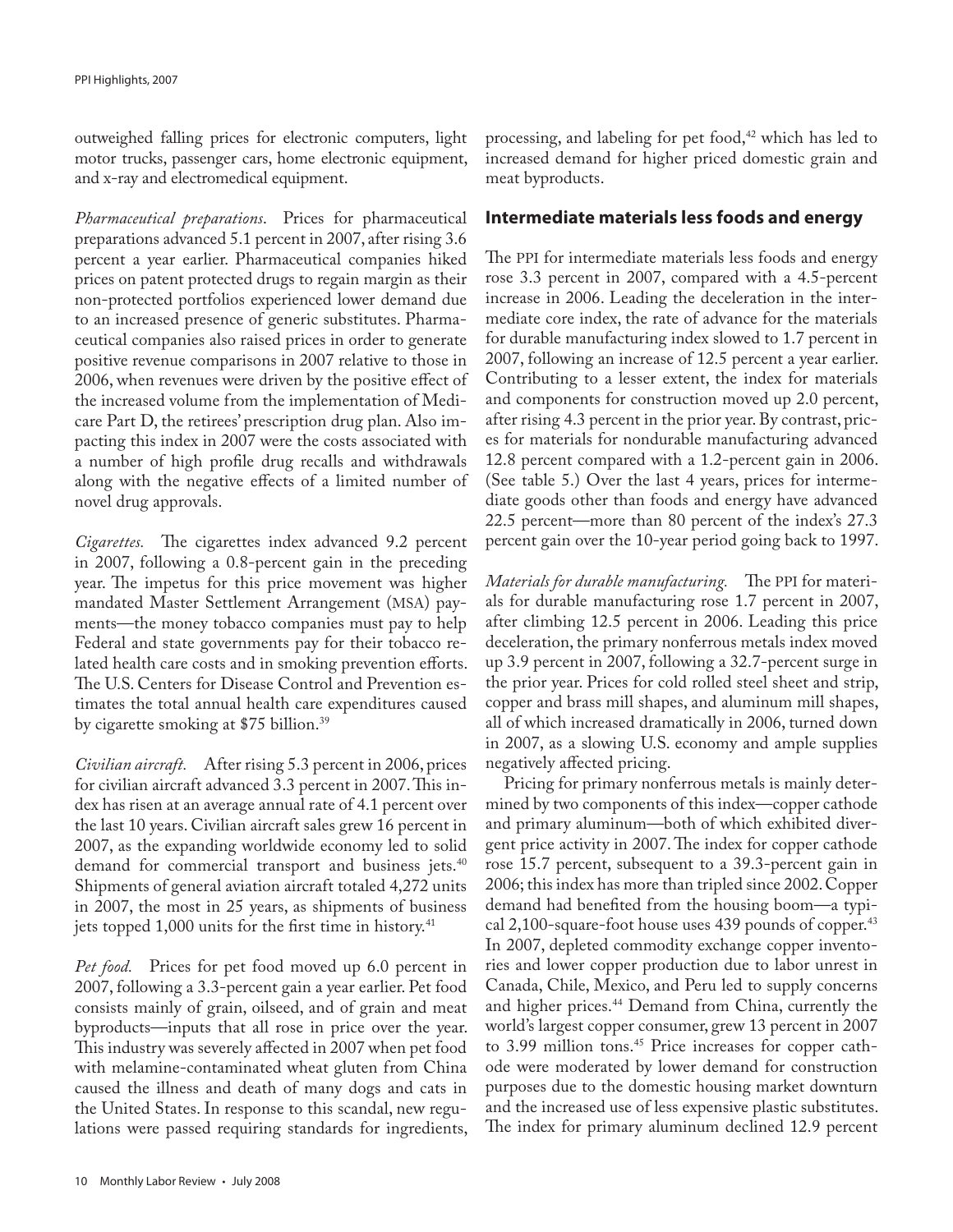**Table 5.**

**Annual percentage changes in Producer Price Indexes for selected intermediate materials other than foods and energy, 2003–07**

| Index                                        | 2003   | 2004    | 2005   | 2006    | 2007    |
|----------------------------------------------|--------|---------|--------|---------|---------|
| Intermediate goods other than foods and      | 2.1    | 8.3     | 4.8    | 4.5     | 3.3     |
| Materials for durable manufacturing          | 4.0    | 18.3    | 5.9    | 12.5    | 1.7     |
|                                              | 13.5   | 24.9    | 29.9   | 32.7    | 3.9     |
|                                              | 29.5   | 46.8    | 50.0   | 39.3    | 15.7    |
| Primary aluminum, except extrusion billet    | 10.4   | 20.1    | 18.0   | 18.1    | $-12.9$ |
|                                              | 1.7    | 48.8    | $-3.8$ | 11.6    | $\cdot$ |
|                                              | $-.2$  | 35.5    | $-1.2$ | 41.2    | $-9.1$  |
|                                              | $-.5$  | 9.9     | 5.0    | 12.7    | $-1.7$  |
|                                              | 11.6   | 29.6    | 31.0   | 44.4    | $-3.0$  |
| <b>Construction materials and components</b> | 3.0    | 10.1    | 6.1    | 4.3     | 2.0     |
|                                              | 5.7    | 13.5    | 21.1   | 21.8    | 2.3     |
|                                              | 31.3   | $-3.4$  | $-2.9$ | $-8.3$  | 7.3     |
|                                              | .6     | 17.6    | 2.9    | 4.7     | 2.3     |
|                                              | 1.5    | 7.6     | 10.1   | 8.1     | 3.8     |
|                                              | 3.7    | 4.3     | 14.3   | 27.6    | 1.6     |
|                                              | 6.3    | 4.1     | 15.3   | 5.0     | 1.4     |
|                                              | 9.4    | 3.3     | 3.8    | $-6.6$  | 1.1     |
|                                              | 8.3    | 9.9     | $-.4$  | $-15.2$ | $-4.0$  |
|                                              | 38.6   | $-1.0$  | 1.0    | $-13.6$ | $-13.6$ |
|                                              | 2.8    | 20.0    | 18.8   | 5.5     | $-22.1$ |
| Materials for nondurable manufacturing       | 4.9    | 13.7    | 8.9    | 1.2     | 12.8    |
|                                              | 8.1    | 24.6    | 13.6   | 4.0     | 16.3    |
|                                              | 9.3    | 30.3    | 12.6   | .4      | 17.3    |
|                                              | 2.9    | 7.3     | 17.7   | 16.4    | 10.4    |
|                                              | 29.4   | $-15.6$ | 11.9   | 12.4    | 48.9    |
|                                              | 20.9   | 15.2    | 15.6   | $-8.3$  | 43.4    |
|                                              | 6.4    | 28.6    | 10.8   | $-7.8$  | 9.7     |
|                                              | $-4.1$ | 12.3    | $-3.0$ | 13.6    | 6.0     |
|                                              |        |         |        |         |         |

in 2007, following an 18.1-percent advance a year earlier. Aluminum is a plentiful resource produced through an energy intensive process. With a 50-percent advance in aluminum prices between 2003 and 2006, restarts of domestic aluminum smelters drove a 14-percent increase in production in 2007 (about 300 million tons), which combined with a decrease in consumption, led to lower prices.46

*Materials and components for construction.* Prices for materials and components for construction moved up 2.0 percent in 2007, compared with a 4.3-percent gain in 2006. The indexes for paving mixtures and blocks, nonferrous wire and cable, concrete products, fabricated structural metal products, and steel mill products rose less than they had a year earlier, in response to a weaker construction environment. The U.S. Department of Commerce reported that the annual value of residential construction put in place declined 18 percent in 2007 to \$532.6 billion, the lowest amount

since 2003. Residential construction accounts for roughly one half of total construction in the United States.<sup>47</sup>

Despite a slowdown in construction, prices for plywood advanced 7.3 percent in 2007, after decreasing 8.3 percent a year earlier. Plywood pricing is volatile and can be affected by factors outside of residential construction such as mill operations, dollar valuation, and regional weather patterns. The weak dollar supported domestic plywood prices in 2007 by limiting the price competitiveness of imported products; rainy weather in the southern half of the United States also led to reduced plywood supplies.

*Materials for nondurable manufacturing.* The index for materials for nondurable manufacturing jumped 12.8 percent in 2007, following a 1.2-percent gain in the previous year. Prices for basic organic chemicals surged 17.3 percent, after edging up 0.4 percent in 2006. The index for fertilizer materials climbed in 2007, as soaring food prices drove demand for fertilizer as a means of improving crop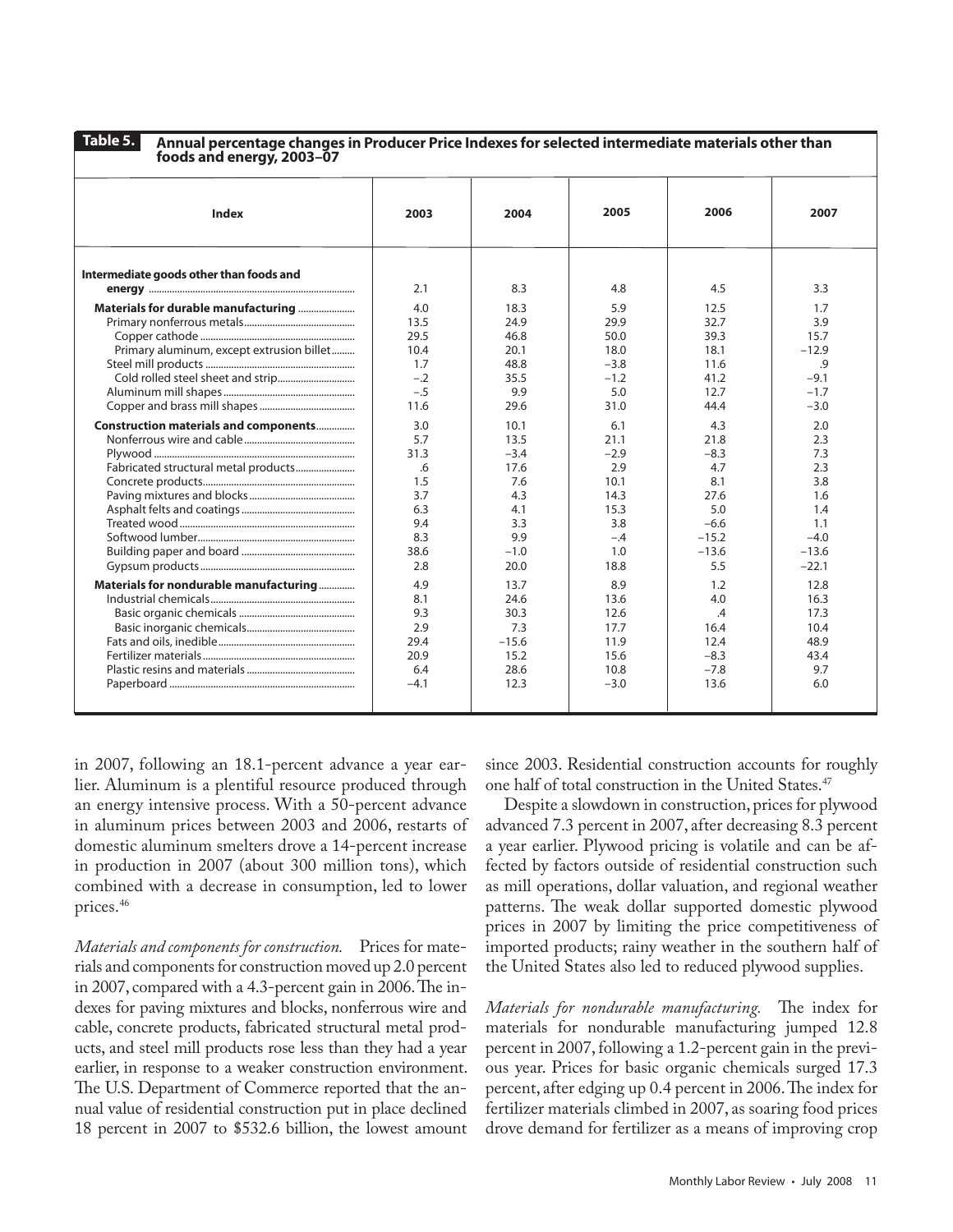yield. Prices for plastic resins and materials turned up in 2007, while the index for inedible fats and oils advanced more than it had a year earlier. By contrast, the paperboard index moved up 6.0 percent following a 13.6-percent gain in the preceding year. Prices for basic inorganic chemicals, paper, and synthetic rubber also advanced at slower rates than in 2006.

Similar to their aggregate, components of the basic organic chemicals index increased over the course of the year, as prices for primary, intermediate, and miscellaneous basic organic chemicals rose 27.8 percent, 8.8 percent, and 5.4 percent, respectively. This broad-based advance was driven by the rising price of crude oil. Basic organic chemicals are separated from crude at petrochemical refineries through a variety of extraction processes termed *cracking*; thus, higher prices for oil have adversely affected chemical production costs—resulting in increased prices for basic organics.

#### **Crude nonfood materials less energy**

The PPI for crude nonfood materials less energy surged 15.6 percent in 2007, following a 17.0-percent climb in 2006. (See table 6.) Prices for basic industrial materials have increased at an average rate of 16.0 percent over the last 5 years. On average, this index rose at a 5.1-percent annual rate over the previous 25 years. Despite a slowing domestic economy, basic materials prices moved up steadily in 2007 as investors sought relative safety from inflation fears and the weaker dollar sparked higher export demand for commodities.

*Iron and steel scrap.* Prices for iron and steel scrap jumped

29.4 percent in 2007, following a 2.9-percent rise in 2006, primarily due to increased foreign demand. The International Iron and Steel Institute reported that although U.S. steel production declined 4.9 percent in 2007, world steel production still grew 7.5 percent.<sup>48</sup> Buyers in the Middle East—Turkey and Dubai—have stepped up purchases of U.S. iron and steel scrap, as their previous supplier, Russia, has limited exports to service internal demand.<sup>49</sup> The weak dollar also has supported the domestic scrap market by increasing the price of imports.

*Gold ores.* Prices for gold ores soared 24.9 percent in 2007 building on a 21.3-percent gain a year earlier. Gold demand has turned inelastic—higher prices had little effect on demand, as investors viewed gold as a safe haven against a declining dollar, inflation, and geopolitical risk. Additionally, gold production has declined, because no new major deposits have been found in the last 5 years.<sup>50</sup>

*Wastepaper.* The wastepaper index jumped 53.4 percent in 2007 led by a 62.5-percent surge in wastepaper exports prices. Wastepaper export volume rose by 9 percent to 15.6 million metric tons (mmt), with China accounting for 52 percent of the total volume.<sup>51</sup> China's surging economy grew 11.4 percent in 2007, the fifth consecutive year of greater than 10 percent growth.<sup>52</sup> Paperboard is a necessary component in economic growth, because it is used to package manufactured products; China is dependent on paper imports, because it does not have sufficient amounts of natural forestland.

*Construction sand, gravel, and crushed stone.* The construction sand, gravel, and crushed stone index advanced

| Taple o.<br>Annual percentage changes in Producer Price Indexes for selected crude honfood materials less energy,<br>2003-07 |       |      |         |        |        |  |
|------------------------------------------------------------------------------------------------------------------------------|-------|------|---------|--------|--------|--|
| <b>Index</b>                                                                                                                 | 2003  | 2004 | 2005    | 2006   | 2007   |  |
|                                                                                                                              | 21.6  | 20.5 | 5.2     | 17.0   | 15.6   |  |
|                                                                                                                              | 8.7   | 17.3 | $-9.1$  | 19.1   | 53.4   |  |
|                                                                                                                              | 64.9  | 50.8 | $-10.8$ | 2.9    | 29.4   |  |
|                                                                                                                              | 24.2  | 8.8  | 17.9    | 21.3   | 24.9   |  |
| Construction sand, gravel, and crushed stone                                                                                 | 2.4   | 4.3  | 7.7     | 9.3    | 8.4    |  |
|                                                                                                                              | 30.7  | 34.5 | 51.9    | 50.0   | 3.1    |  |
|                                                                                                                              | 1.6   | 6.7  | 15.5    | 7.5    | 1.3    |  |
|                                                                                                                              | 37.4  | 65.1 | 39.3    | 53.1   | $-1.7$ |  |
|                                                                                                                              | $-.1$ | 5.3  | 2.3     | $-7.4$ | $-5.3$ |  |
|                                                                                                                              | 11.5  | 12.9 | 12.8    | 23.7   | $-5.8$ |  |

 **Annual percentage changes in Producer Price Indexes for selected crude nonfood materials less energy, Table 6.**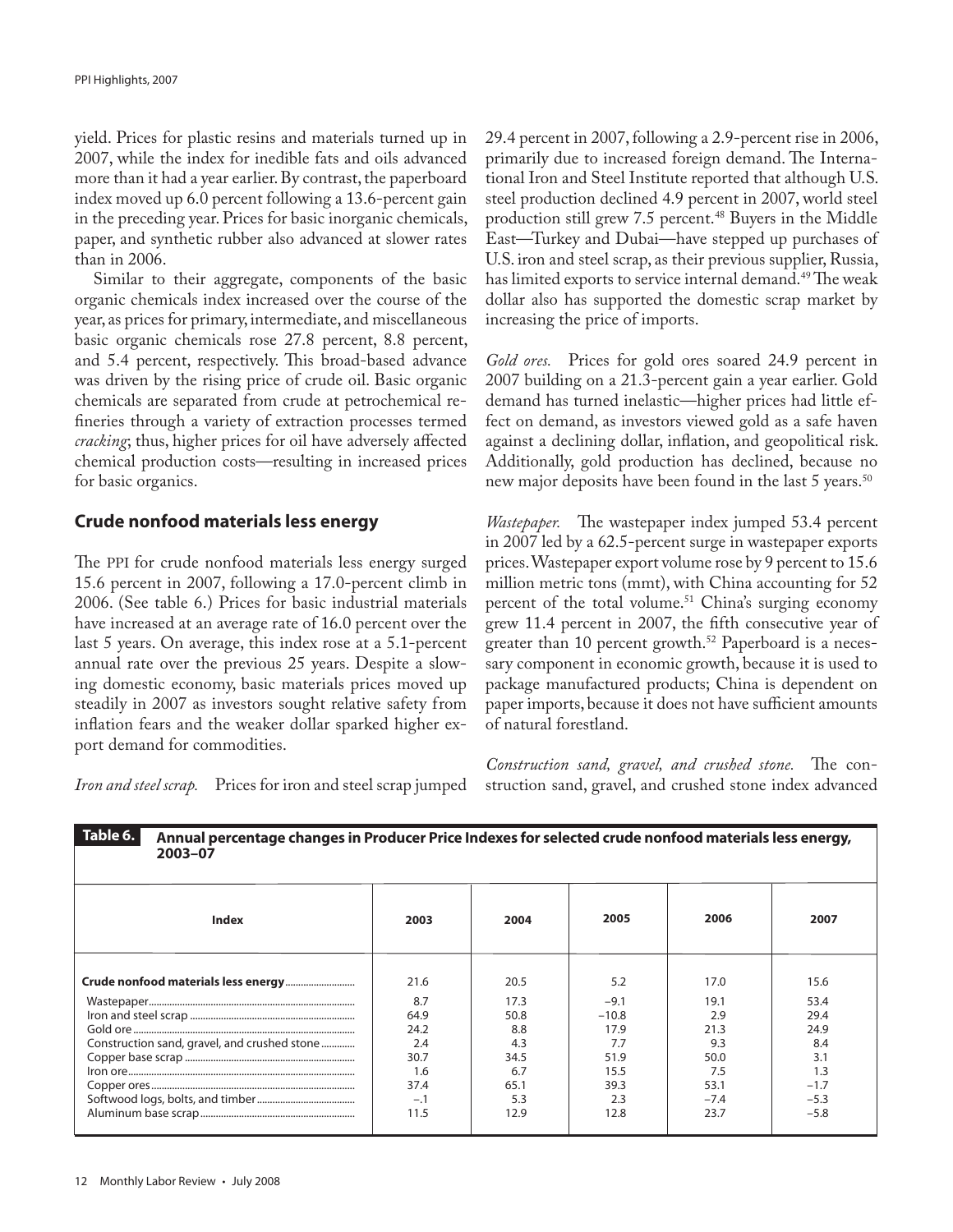8.4 percent in 2007 as lower supplies and increased transport charges drove prices higher despite a slowdown in U.S. construction demand. In 2007, U.S. construction spending declined 2.6 percent—the largest decrease since 2002—leading to a 16-percent decline in production for both crushed stone and for construction sand and gravel.<sup>53</sup> Nevertheless, prices still rose for this commodity due to higher transport charges, an important component in aggregate pricing, as well as the impact of a ruling in a Florida court case that limited Florida aggregate production and sent builders scrambling for alternative supplies.<sup>54</sup>

### **Services**

*Trade industries.* The index for total trade industries rose 3.9 percent in 2007. Trade indexes measure changes in margins received by wholesalers and retailers. Higher margins received by gasoline stations; merchant wholesalers of durable goods; grocery stores; merchant wholesalers of nondurable goods; automobile dealers; department stores; automotive parts, accessories, and tire stores; and health and personal care stores outweighed lower margins received by electronics and appliance stores. (See table 7.)

The margin index for gasoline stations jumped 26.9 percent in 2007, after increasing 8.7 percent in 2006. Gasoline margins typically represent only pennies per gallon that consumers purchase at the pumps. Large changes in the index are usually indicative of retailers either trying to maintain market share (by decreasing margins) as supplier prices rise or recouping lost revenue (by increasing margins) as supplier prices fall. Long-term price change is the result of increases in the cost of doing business for retailers. Gasoline retailers were hit particularly hard in 2007 as supplier fuel prices increased to sustained levels not previously seen. For example, as the result of consumers increasingly using credit cards to pay for higher priced gasoline, retailers faced much higher costs of doing business for credit card fees.<sup>55</sup> Short-term fluctuations

| Table 7 $\vert$<br>Annual percentage changes in Producer Price Indexes for selected services industries, 2003-07 |                          |          |          |                |        |  |  |
|------------------------------------------------------------------------------------------------------------------|--------------------------|----------|----------|----------------|--------|--|--|
|                                                                                                                  |                          |          |          |                |        |  |  |
| <b>Index</b>                                                                                                     | 2003                     | 2004     | 2005     | 2006           | 2007   |  |  |
|                                                                                                                  | $\equiv$                 |          |          |                | 3.9    |  |  |
|                                                                                                                  | $\equiv$                 |          |          |                | 3.0    |  |  |
|                                                                                                                  |                          |          | 1.7      | 5.8            | 4.0    |  |  |
|                                                                                                                  |                          |          | 4.6      | 7.6            | 1.6    |  |  |
|                                                                                                                  |                          |          |          |                | 4.5    |  |  |
|                                                                                                                  | 7.2                      | 24.8     | $-19.2$  | 8.7            | 26.9   |  |  |
|                                                                                                                  | $\equiv$                 | 7.4      | 6.3      | $-.4$          | 4.5    |  |  |
|                                                                                                                  |                          | 2.3      | 4.0      | 4.4            | 4.1    |  |  |
|                                                                                                                  |                          | 4.7      | $-1.0$   | $-.1$          | 4.2    |  |  |
| Automotive parts and accessories, tire stores                                                                    | 1.6                      | 10.4     | $-.3$    | 4.7            | 9.5    |  |  |
|                                                                                                                  |                          | 7.2      | 4.4      | 6.8            | 3.6    |  |  |
|                                                                                                                  |                          | $-6.4$   | 1.8      | $-1.7$         | $-4.7$ |  |  |
|                                                                                                                  |                          |          |          |                |        |  |  |
|                                                                                                                  |                          |          |          |                | 6.6    |  |  |
|                                                                                                                  | $\equiv$                 | 9.1      | 8.2      | 3.0            | 12.3   |  |  |
| Scheduled passenger air transportation                                                                           | 1.9                      | $-1.5$   | 7.7      | $-1.1$         | 9.0    |  |  |
|                                                                                                                  | $-.2$                    | 7.6      | 20.0     | 14.0           | 4.2    |  |  |
|                                                                                                                  | 2.3                      | 7.4      | 13.1     | 1.9            | 9.2    |  |  |
|                                                                                                                  | $\Omega$                 | $\Omega$ | $\Omega$ | 6.3            | 6.6    |  |  |
|                                                                                                                  |                          | 5.5      | 5.4      | 2.1            | 3.8    |  |  |
|                                                                                                                  | $\overline{3}$           | .9       | .8       | $-1.8$         | 1.9    |  |  |
| Coastal and Great Lakes freight transportation                                                                   | $\overline{a}$           | 2.6      | 11.4     | 7.2            | 10.6   |  |  |
|                                                                                                                  | 8.7                      | 3.1      | .3       | $\overline{2}$ | $-.2$  |  |  |
|                                                                                                                  |                          |          |          |                | 1.8    |  |  |
|                                                                                                                  | 4.9                      | 4.6      | 4.2      | 3.9            | 3.8    |  |  |
| Offices of physicians (except mental health)                                                                     | 2.2                      | 1.5      | 1.9      | 1.1            | 4.0    |  |  |
|                                                                                                                  | 8.7                      | 4.0      | 4.8      | 3.7            | 3.3    |  |  |
|                                                                                                                  | 11.8                     | 9.9      | 10.1     | 5.8            | 9.8    |  |  |
|                                                                                                                  | 2.8                      | 4.3      | 6.1      | 4.9            | 5.6    |  |  |
|                                                                                                                  |                          | 2.9      | 7.4      | 4.1            | 6.3    |  |  |
|                                                                                                                  | 4.3                      | 3.9      | 3.6      | 2.9            | 5.6    |  |  |
|                                                                                                                  | $\overline{\phantom{a}}$ | 1.3      | 11.5     | 1.3            | $-5.5$ |  |  |
| NOTE: Dashes indicate data unavailable.                                                                          |                          |          |          |                |        |  |  |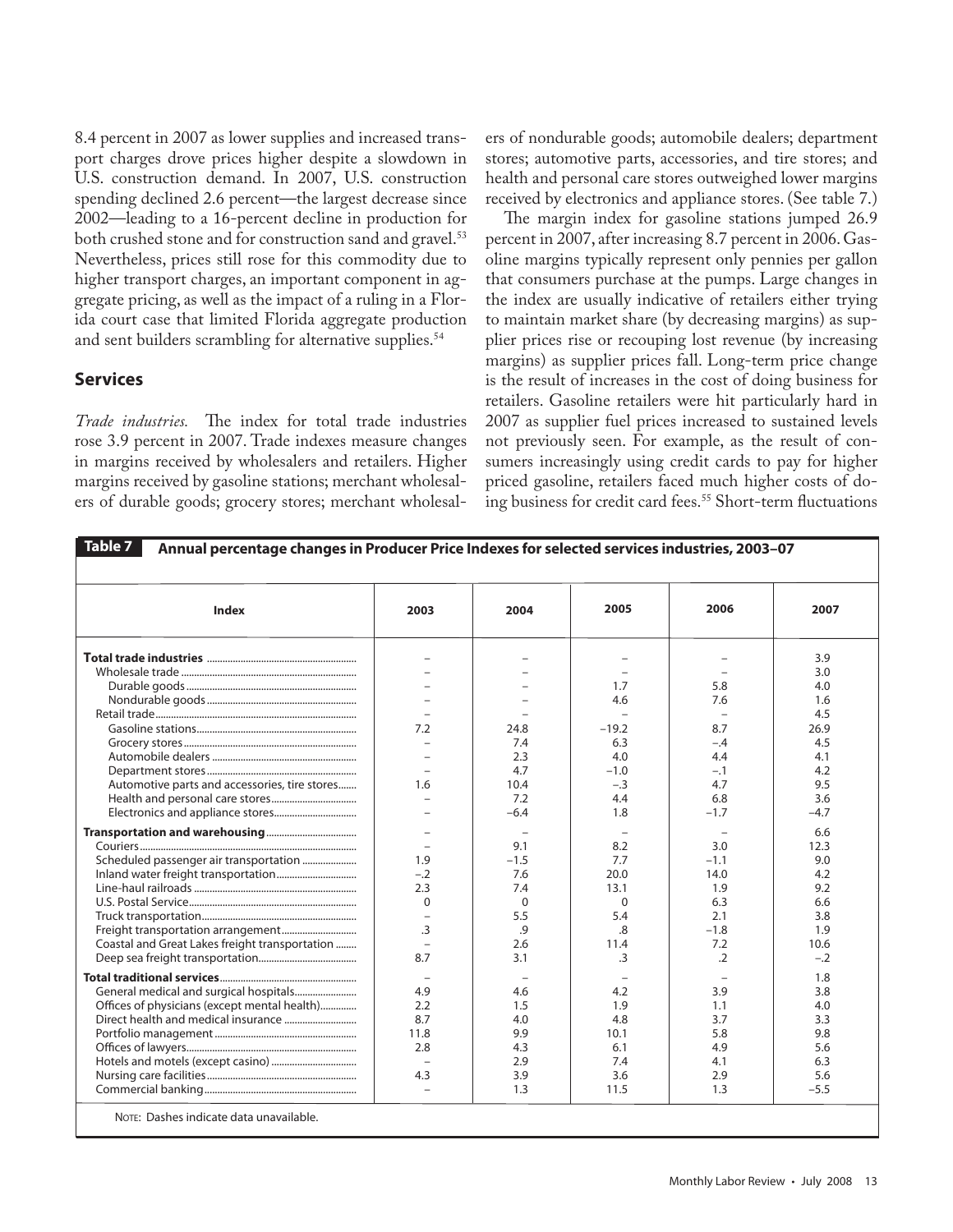throughout the year are usually the result of supply and demand circumstances. In 2007, gasoline margins were volatile early in the year before starting their upward climb in the spring, when demand increased as the driving season commenced. Between March and June, gasoline station margins increased nearly 31 percent, reflecting an increase in gasoline demand of about three percent,<sup>56</sup> while inventories fell 0.4 percent from their first quarter levels.57 Throughout the second half of the year, margins were volatile, although they trended downward, reflecting a 2.0-percent decrease in demand,<sup>58</sup> in combination with a 1.5-percent increase in inventory levels.<sup>59</sup>

Margins received by grocery stores turned up 4.5 percent in 2007, following a 0.4-percent decline in 2006. A major factor influencing grocers' margins are energy prices, because grocers use significant amounts of energy for both refrigeration of perishable inventory and climate control in their stores. During 2007, commercial electric power prices rose 3.8 percent, $60$  closely reflecting the increase in grocery store margins.

The index for total wholesale trade industries rose 3.0 percent in 2007, as margins received by merchant wholesalers of durable goods advanced 4.0 percent, and margins received by merchant wholesalers of nondurable goods rose 1.6 percent in 2007.

The index for durable goods wholesalers followed its historical pattern with a large January increase that reflected wholesalers' traditional attempts to push price increases through at the start of the year to retailers, in combination with the removal of holiday promotions. In December, margins jumped 2.6 percent due to strong demand for industrial machinery and equipment and lower supplies of computers and related products.<sup>61</sup>

The margin index for wholesalers of nondurable goods declined in early spring as clothing wholesalers attempted to clear out relatively high inventories prior to receiving shipments for the summer season, $62$  and alcohol wholesalers received lower margins as increased demand for lowermargin malt beverages outweighed demand for other types of higher-margin alcoholic products.63 Margins dropped another 2 percent in June due to decreased demand for chemical products coupled with higher inventories for farm products, grocery items, and apparel.<sup>64</sup> August saw a spike of 3.6 percent due to increased margins for motor oil, pharmaceuticals, and food products, particularly poultry and cheese. Margins remained volatile until late in the year, when they fell 2.6 percent in December. The drop was mainly a result of lower margins received for chemicals, prescription pharmaceuticals, plastics, and motor oils due to the high prices of petroleum-derived products that

wholesalers were unable to pass on to retailers.<sup>65</sup>

The index for automobile dealers rose 4.1 percent in 2007, following a 4.4-percent increase in 2006. This index measures changes in margins collected by automobile dealers for vehicle sales and also through their service and parts operations. In 2007, the index for automobile dealers advanced 1.2 percent in January as a result of dealers receiving a large boost in revenue for their roles as intermediaries for financing and insurance services provided during 2006. The index fell 1.4 percent between June and October reflecting lower margin on vehicle sales due to automobile dealers discounting efforts to increase sales of current model-year vehicles prior to the introduction of the 2008 models. The index jumped 2.6 percent in December, as automobile dealers raised prices for service labor and parts in anticipation of upcoming cost of living increases for employees and for increases in parts costs, which typically take effect at the start of the year.

*Transportation and warehousing industries.* The index for transportation and warehousing industries advanced 6.6 percent in 2007. The index for total transportation and warehousing industries measures changes in prices received by companies identified as providing transportation services, as well as delivery and warehousing services. Higher prices received by the industries for couriers, air transportation, inland water freight transportation, linehaul railroads, the U.S. Postal Service, truck transportation, freight transportation arrangement, coastal and Great Lakes freight transportation, and for warehousing and storage more than offset lower prices received by the industry for deep sea freight transportation.

The increase in the index for couriers accelerated to 12.3 percent in 2007, after advancing 3.0 percent in 2006. Prices spiked 8.1 percent in January 2007 as courier companies folded their 2006 fuel surcharges into their 2007 base rates, while reducing, although not eliminating, fuel surcharges going forward. For most of the remainder of the year, couriers modified their fuel surcharges based on changes in diesel fuel prices, typically with a two-month lag. Prices increased late in the year, reflecting increased demand for delivery of holiday purchases.

The index for the scheduled passenger air transportation industry turned up 9.0 percent in 2007, after falling 1.1 percent in 2006. Prices increased in the first quarter of the year due to a combination of strong demand and higher fuel costs, as North American passenger air traffic increased 6.1 percent while capacity rose only 5.2 percent over previous year levels,<sup>66</sup> and jet fuel prices ended the quarter 6.7 percent higher than their previous year's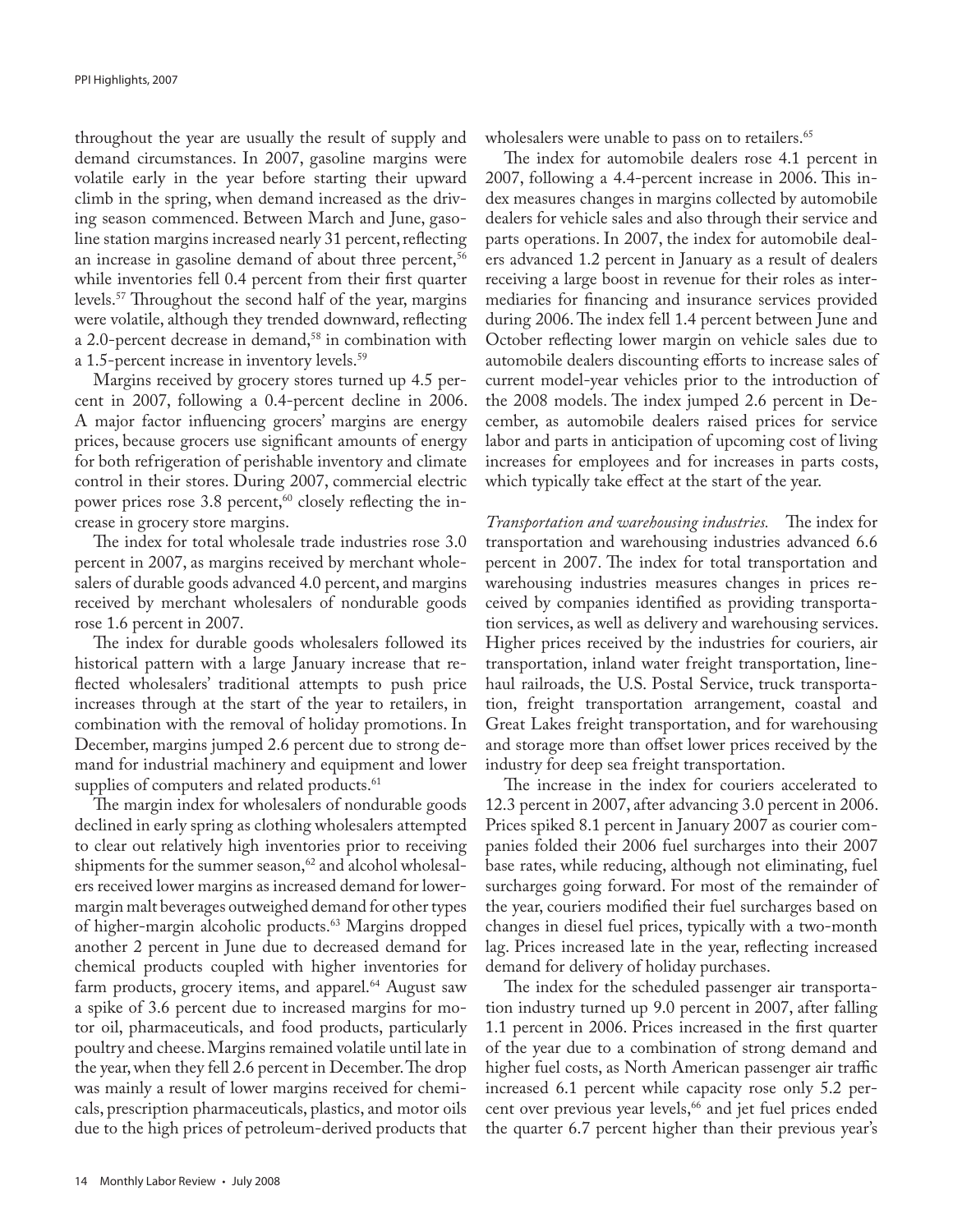levels.67 Prices for air transportation spiked again in the summer, reflecting a further reduction in capacity as airlines shifted to smaller planes, while demand continued to increase with the summer travel season.<sup>68</sup> Prices remained volatile for the rest of the year, as lower air travel demand was offset by higher fuel prices.

The increase in the index for inland water freight transportation slowed to 4.2 percent in 2007, after jumping 14.0 percent in 2006. The first quarter of 2007 saw lower prices received as poor winter weather closed a number of inland waterways. Once shipping was able to consistently resume following the spring thaw, stagnant market conditions for steel and agriculture resulted in lower demand. Prices spiked in the summer and early autumn due to increased demand for farm and related products. Inland water freight prices reversed course again in November and December as the worsening economy resulted in lower demand for many domestically produced products.<sup>69</sup>

*Traditional service industries.* The index for total traditional service industries increased 1.8 percent in 2007. Traditional service industries include industries related to the dissemination of information, selected providers of health care services, as well as other assorted service industries. In 2007, increasing prices received by the industries for general medical and surgical hospitals, offices of physicians (excluding mental health), direct health and medical insurance carriers, portfolio management, offices of lawyers, non-casino hotels and motels, and nursing care facilities outweighed lower prices received by the commercial banking industry.

The index for general medical and surgical hospitals increased 3.8 percent in 2007, nearly matching its 3.9 percent rise in 2006. This index consistently reflects two major increases each year which account for a majority of the annual movement. Most of the movement in this index in 2007 occurred in January and October, which coincides with the start of the new calendar year and the start of the Federal government fiscal year, respectively. In January, an increase of 0.8 percent reflected annual increases in hospital charges and renegotiations with insurance companies for reimbursements. In October, an advance of 2.1 percent was the result of changes in Medicare and Medicaid reimbursement rates which take effect at the start of the government's fiscal year. The effect of these rate increases was offset somewhat by a new set of rules penalizing hospitals that declined to participate in Hospital Compare reporting by reducing their Medicare and Medicaid reimbursements by 2 percent.<sup>70</sup>

The index for offices of physicians (excluding mental

health) advanced 4.0 percent in 2007, after rising 1.1 percent in 2006. Similar to the general medical and surgical hospital index, there are principally two months which account for a majority of the price change for the offices of physicians index. In January, prices received by physicians' offices jumped 3.3 percent, reflecting changes in reimbursement rates for Medicare patients. In 2007, in an effort to encourage physician consultations and preventative care, Medicare changed its reimbursement formulary to be based on the amount of time the physicians spend with individual patients.<sup>71</sup> Additionally, offices often change their fee schedules in January for self-paying patients, and many offices increased their fees to offset higher liability insurance rates and increased operating expenses incurred throughout 2006. In September 2007, prices increased 0.6 percent reflecting the renegotiation of reimbursement rates with private insurance companies.

Prices received by the direct health and medical insurance industry increased 3.3 percent in 2007, after climbing 3.7 percent in 2006. With 2007 increases of 3.8 percent and 4.0 percent for general medical and surgical hospitals and for physicians' offices, respectively, the 3.3 percent increase for the direct health and medical insurance industry in 2007 reflects insurance companies attempts to keep pace with the cost of medical inflation. Insurance rate increases were slightly lower than those for the medical services areas reflecting attempts by employers to contain their insurance cost increases by negotiating for larger co-payments in lieu of substantially higher insurance rates.

The index for portfolio management increased 9.8 percent in 2007, following a 5.8-percent rise in 2006. Prices received by firms in the portfolio management industry are partially determined by the appreciation of portfolios of equities and debt securities. Most firms are typically priced on a one quarter lag, with prices reported to the PPI in the month following the end of each quarter. In 2007, large increases of 4.4 percent, 1.3 percent, and 2.0 percent were reported in January, April, and July, respectively, coinciding with the reports for the fourth quarter of 2006 and the first and second quarters of 2007. These increases were partially caused by advances in the equity markets, as illustrated by the Dow Jones Wilshire 5000 index, which rose 16.2 percent from the beginning of the fourth quarter of 2006 through the end of the second quarter of 2007. Changes in the portfolio management index are typically less volatile than those of the equity indexes due to the inclusion of debt securities and cash in the portfolios. Following the autumn credit meltdown, the equity markets turned lower, which was reflected by a 1.1-percent decline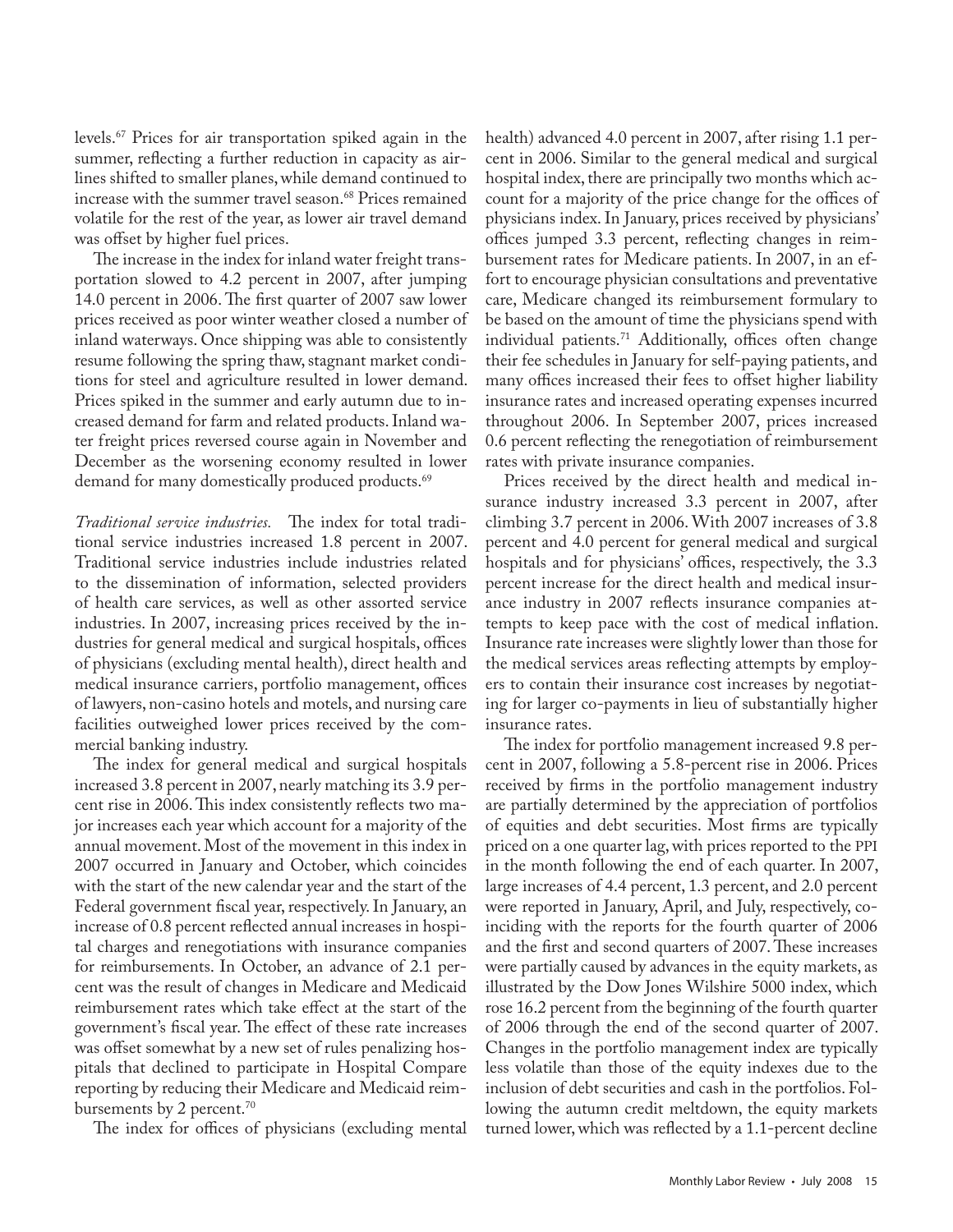for those firms that reported data for December.

The index for commercial banking turned down 5.5 percent in 2007, after advancing 1.3 percent in 2006. This downturn was driven by a 21.5-percent decline in revenue received for loan services in 2007. Noteworthy decreases were observed for the following types of loan services: home equity loans were down 24.6 percent; commercial, industrial, and agriculture loans, except real estate dropped 23.8 percent; and residential real estate loans were down 12.8 percent. By contrast, the deposit services index increased 11.5 percent for the year. Prices in the PPI banking industries reflect the difference between the revenue generated and the sum of its implicit and explicit costs for a specific type of banking activity such as commercial loans or auto loans. To measure these costs, interest is allocated between loans and deposits by means of a *reference rate*. Because most of these loans have interest rates that are fixed at the time the loan originates, most of the price movement in the index is the result of the change in the reference rate. The reference rate is based on the monetary policy of the Federal Reserve. The Federal Reserve's easing of monetary policy in 2007 had a dramatic effect on the reference rate.  $\Box$ 

#### **Notes**

<sup>1</sup>The stage-of-processing indexes for finished, intermediate, and crude goods other than foods and energy are commonly referred to as the indexes for *finished core*, *intermediate core*, and *crude core*. Also, the index for crude goods other than foods and energy often is referred to as the index for crude nonfood materials less energy and *basic industrial materials*.

2 To locate PPI data on the BLS Web site, visit **data.bls.gov/cgibin/srgate** and enter the series identifiers in question; for example, the series identifier for the crude petroleum index is WPU056.

3 *Oil Daily*, Mar. 16, 2007, p. 1.

<sup>4</sup> *OPEC Annual Report, 2007* (Organization of Petroleum Exporting Countries), pp. 6-9; on the Internet at **http://www.opec.org/library/** Annual%20Reports/pdf/AR2007.pdf (visited May 22, 2008).

5 "U.S. Total Crude Oil and Products Imports by Country of Origin" (Energy Information Administration, Petroleum Navigator), on the Internet at **http://tonto.eia.doe.gov/dnav/pet/pet\_move\_impcus\_ a2\_nus\_ep00\_im0\_mbbl\_m.htm** (visited March 28, 2008).

6 "U.S. Crude Oil Supply & Disposition" (Energy Information Administration, Petroleum Navigator), on the Internet at **http://tonto. eia.doe.gov/dnav/pet/pet\_sum\_crdsnd\_adc\_mbbl\_m.htm** (visited March 28, 2008). The Energy Information Administration Web site is located at **http://www.eia.doe.gov**.

7 The series identifiers for gasoline, home heating oil, diesel fuel, and jet fuel are WPU0571, WPU057302, WPU057303, and WPU057203.

8 "U.S. Total Weekly Inputs, Utilization, & Production" (Energy Information Administration, Petroleum Navigator), on the Internet at **http://tonto.eia.doe.gov/dnav/pet/pet\_pnp\_wiup\_dcu\_nus\_w.htm**  (visited March 28, 2008).

9 For collection purposes, the Energy Information Administration (EIA) collects data for distillate fuel oil as a group. EIA defines *distillate fuel oil* as a general classification for one of the petroleum fractions produced in conventional distillation operations. It includes diesel fuels and fuel oils. Products known as No. 1, No. 2, and No. 4 diesel fuel are used in on-highway diesel engines, such as those in trucks and automobiles, as well as off-highway engines, such as those in railroad locomotives and agricultural machinery. Products known as No. 1, No. 2, and No. 4 fuel oils are used primarily for space heating and electric power generation. For more information, visit the Energy Information Administration Web site at **http://www.eia.doe.gov/glossary/index.**

**html** (visited Apr. 28, 2008).

<sup>10</sup> "U.S. Weekly Imports & Exports" (Energy Information Administration, Petroleum Navigator), on the Internet at **http://tonto.eia. doe.gov/dnav/pet/pet\_move\_wkly\_dc\_NUS-Z00\_mbblpd\_w.htm** (visited March 28, 2008).

<sup>11</sup> "U.S. Natural Gas Summary" (Energy Information Administration, Natural Gas Navigator), on the Internet at **http://tonto.eia. doe.gov/dnav/ng/ng\_sum\_lsum\_dcu\_nus\_m.htm** (visited Apr. 11, 2008).

12 *Working gas in underground storage* is defined by the Energy Information Administration as the volume of gas in a reservoir that is in addition to the cushion or base gas required for the reservoir to function. Base (cushion) gas is the volume of gas needed as a permanent inventory to maintain adequate reservoir pressures and deliverability rates. For more information, visit the Energy Information Administration Web site at **http://www.eia.doe.gov**.

<sup>13</sup> "U.S. Natural Gas Summary" (Energy Information Administration, Natural Gas Navigator), on the Internet at **http://tonto.eia. doe.gov/dnav/ng/ng\_sum\_lsum\_dcu\_nus\_m.htm** (visited Apr. 11, 2008).

#### 14 *Ibid*.

<sup>15</sup> "U.S. Total Stocks, 2002-2007" (Energy Information Administration, Petroleum Navigator), on the Internet at **http://tonto.eia.doe. gov/dnav/pet/pet\_stoc\_typ\_d\_nus\_SAE\_mbbl\_a.htm** (visited Apr. 11, 2008).

<sup>16</sup> "U.S. Coal Stocks, 2001-2007" (Energy Information Administration), table 29; on the Internet at **http://www.eia.doe.gov/cneaf/ coal/quarterly/html/t29p01p1.html** (visited Apr. 15, 2008).

<sup>17</sup> The series identifier for electric power is WPU054.

<sup>18</sup> The series identifier for coal is WPU051.

<sup>19</sup> "Net Generation by Energy Source by Type of Producer" (Energy Information Administration, October 27, 2007), on the Internet at **http://www.eia.doe.gov/cneaf/electricity/epa/epat1p1.html** (visited Apr. 15, 2008).

20 *Ibid*.

21 Patricia Miller, "The Big Chill" (USDA Rural Development), on the Internet at **http://www.rurdev.usda.gov/rbs/pub/mar07/big. htm** (visited May 21, 2008).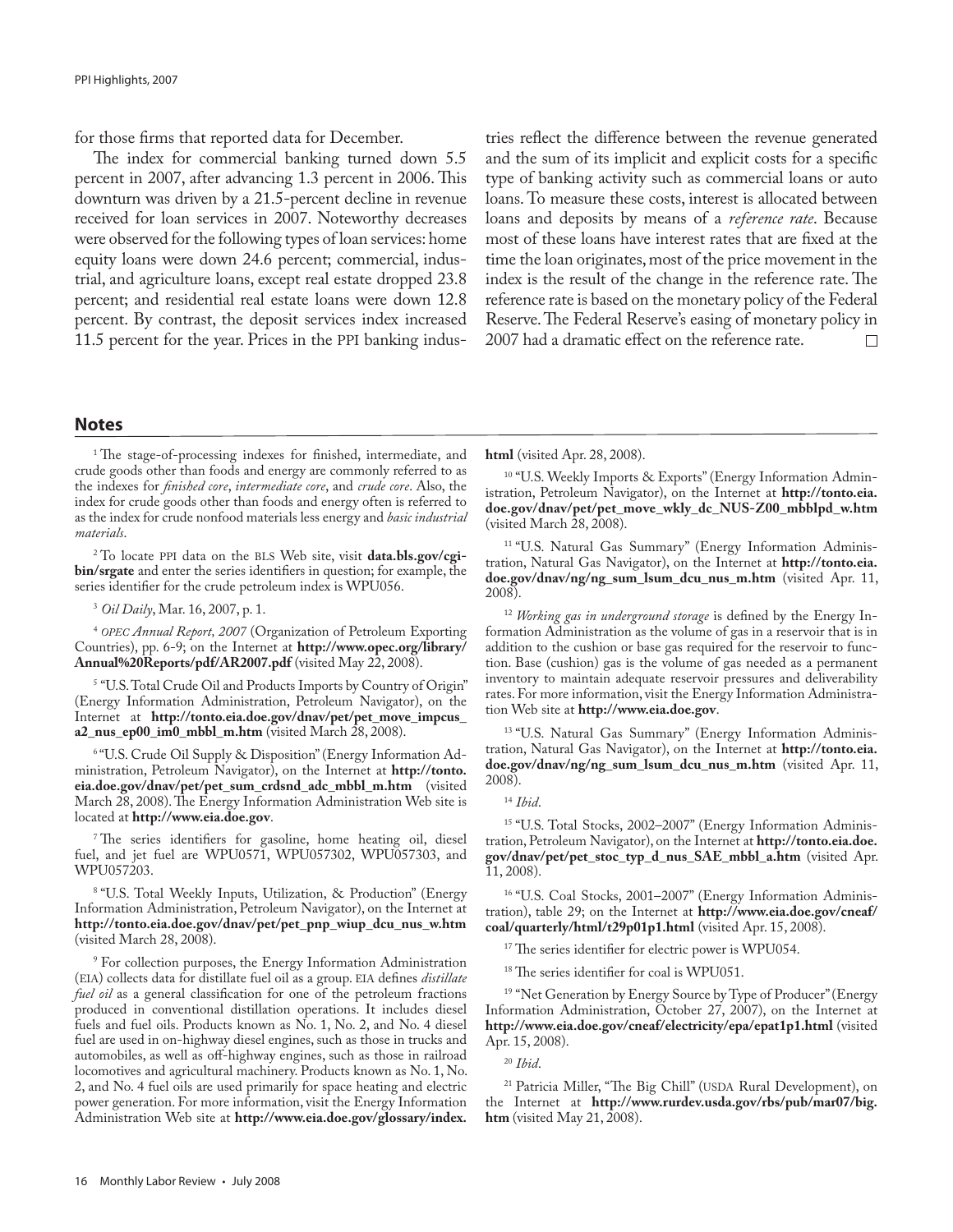<sup>22</sup> Susan Pollack and Agnes Perez, "Fruit and Tree Nuts Outlook, 2006/07 U.S. Citrus Crop Forecast Smaller Than A Season Ago" (USDA Economic Research Service, Report FTS-325), on the Internet at **http://www.ers.usda.gov/publications/fts/2006/11Nov/FTS325. pdf** (visited May 21, 2008).

23 *Ibid*.

<sup>24</sup> Gary Lucier and Rachael Dettmann, "Vegetables and Melons Outlook, Domestic Use of Vegetables and Melons Rose in 2007" (USDA Economic Research Service, Report VGS-326), on the Internet at **http://www.ers.usda.gov/Publications/VGS/** (visited May 21, 2008).

<sup>25</sup> Gary Vocke and Edward Allen, "Wheat Outlook, 2007/08 Ending Stocks Down, Price Up" (USDA Economic Research Service, Report WHS-07k), on the Internet at **http://usda.mannlib.cornell. edu/usda/ers/WHS//2000s/2007/WHS-12-13-2007.pdf** (visited May 21, 2008).

26 *Ibid*.

27 U.S. Export Sales, Export Sales Weekly Historical Data, on the Internet at **http://www.fas.usda.gov/export-sales/h107.htm** (visited May 21, 2008).

28 Jeff Cox, "Corn: The inflation crop" (CNNMoney.com, March 28, 2007), on the Internet at **http://money.cnn.com/2007/03/27/news/ economy/corn\_prices/index.htm** (visited May 21, 2008).

29 Gerald A. Bange, "The Situation and Outlook for World Corn, Soybean, and Cotton Markets," Presentation to National Grain and Oils Information Center, Beijing, China, July 2, 2007; on the Internet at **http://www.usda.gov/oce/speeches/2007/GeraldBange-- ChinaNGOIC2007.doc** (visited May 21, 2008).

30 *Ibid*.

31 *Ibid*.

32 Joel L. Greene, "Outlook for Livestock and Poultry." Paper presented at the U.S. Department of Agriculture's 2008 Agricultural Outlook Forum, Feb. 22, 2008; on the Internet at **http://www.usda. gov/oce/forum/2008Speeches/Commodity/Livestock.pdf** (visited May 21, 2008).

33 *Ibid*.

34 "U.S. red meat and poultry forecasts" (World Agricultural Supply and Demand Estimates and Supporting Materials, U.S. Department of Agriculture), on the Internet at **http://www.ers.usda. gov/Publications/LDP/2007/12Dec/ldpm162tables.pdf** (visited May 21, 2008)

35 *Ibid*.

36 *Ibid*.

37 "Too Much Pork; Too High Costs," *Weekly Outlook* (Purdue University and University of Illinois at Urbana-Champaign, October 1, 2007), on the Internet at **http://www.farmdoc.uiuc.edu/marketing/ weekly/pdf/100107.pdf** (visited May 21, 2008).

<sup>38</sup> "Canada Livestock and Products Annual 2007," on the Internet at **http://www.thepigsite.com/articles/7/markets-and-economics/2056/ canada-livestock-and-products-annual-2007** (visited May 21, 2008).

39 *Fact Sheet: Economic Facts about U.S. Tobacco Use and Tobacco Production*, (Centers for Disease Control and Prevention), on the Internet at **http://www.cdc.gov/tobacco/data\_statistics/Factsheets/economic\_ facts.htm** (visited May 21, 2008).

40 2*007 Year-End Review and 2008 Forecast: An Analysis* (Aerospace Industries Association, December 6, 2007), on the Internet at **http://** **www.aia-aerospace.org/stats/yr\_ender/yr\_ender.cfm** (visited July 2, 2008).

41 "2007 Another Record Year For General Aviation Manufacturers" (General Aviation Manufacturers Association), Feb. 12, 2008; on the Internet at **http://www.gama.aero/mediaCenter/pr.php?id=161** (visited July 2, 2008).

<sup>42</sup> "Food and Drug Administration Amendments Act of 2007," Public Law 110-85, on the Internet at **http://frwebgate.access.gpo. gov/cgi-bin/getdoc.cgi?dbname=110\_cong\_public\_laws&docid=f: publ085.110** (visited July 2, 2008).

43 *Copper Facts, Copper in the Home* (Copper Development Association), on the Internet at **http://www.copper.org/education/c-facts/chome.html** (visited May 21, 2008).

44 *Mineral Commodity Summaries* (U.S. Geological Survey, January 2008), pp. 54–55.

45 *China's Copper and Aluminum Consumption Grows Strongly in 2007* (China Mining Association), Feb. 29, 2008; on the Internet at **http:// www.chinamining.org/News/2008-02-29/1204270429d11500.html**  (visited March 5, 2008).

46 *Mineral Commodity Summaries* (U.S. Geological Survey, January 2008), pp. 22–23.

47 *New Residential Construction in December 2007* (joint news release from the U.S. Census Bureau and the U.S. Department of Housing and Urban Development) Jan. 17, 2008.

48 "World crude steel output increases by 7.5 percent in 2007" (International Iron and Steel Institute, Jan. 23, 2008); on the Internet at **http://www. worldsteel.org/?action=newsdetail&id=228&latest=0&jaar=2008**  (visited Jan. 24, 2008).

49 "Problems of Russian scrap export" (Rusmet.com), Feb. 18, 2008; on the Internet at **http://rusmet.com/news.php?id=13026** (visited Feb. 18, 2008).

50 "India, China to drive demand for gold," *The Economic Times*, Nov. 22, 2007; on the Internet at **http://economictimes.indiatimes.com/ articleshow/msid-2561290,prtpage-1.cms** (visited Jan. 23, 2008).

51 *The Friday Report* (Institute of Scrap Recycling Industries, Inc., Dec. 13, 2007), p. 4; on the Internet at **http://www.isri.org/AM/ Template.cfm?Section=Home&section=l\_December7&template=/ CM/ContentDisplay.cfm&ContentFileID=6230** (visited Jan. 23, 2008).

52 *China 2007 economic report: National Bureau of Statistics official report 24 January 2008* (Chinability.com), on the Internet at **http://www. chinability.com/2007%20economic%20report.htm** (visited Jan. 24, 2008).

53 Crushed Stone and sand and gravel in the fourth quarter 2007, (U.S. Geological Survey, March 2008).

54 Cynthia Barnett, "Rock and a Hard Place" (Florida Trend.com), September 1, 2007; on the Internet at **http://www.floridatrend.com/** print\_article.asp?aID=47392 (visited July 21, 2008).

<sup>55</sup> Margaret Webb Pressler, "Card Companies are Filling Up at the Station," *The Washington Post*, Sept. 25, 2005, p. F1, on the Internet at **http:// www.washingtonpost.com/wp-dyn/content/article/2005/09/24/ AR2005092400255.html** (visited May 23, 2008).

56 "U.S. Weekly Finished Motor Gasoline Product Supplied" (Energy Information Administration), on the Internet at **http://tonto.eia. doe.gov/dnav/pet/hist/wgfupus24.htm** (visited Jan. 16, 2008).

57 "U.S. Weekly Total Gasoline Ending Stocks" (Energy Information Administration), on the Internet at **http://tonto.eia.doe.gov/**